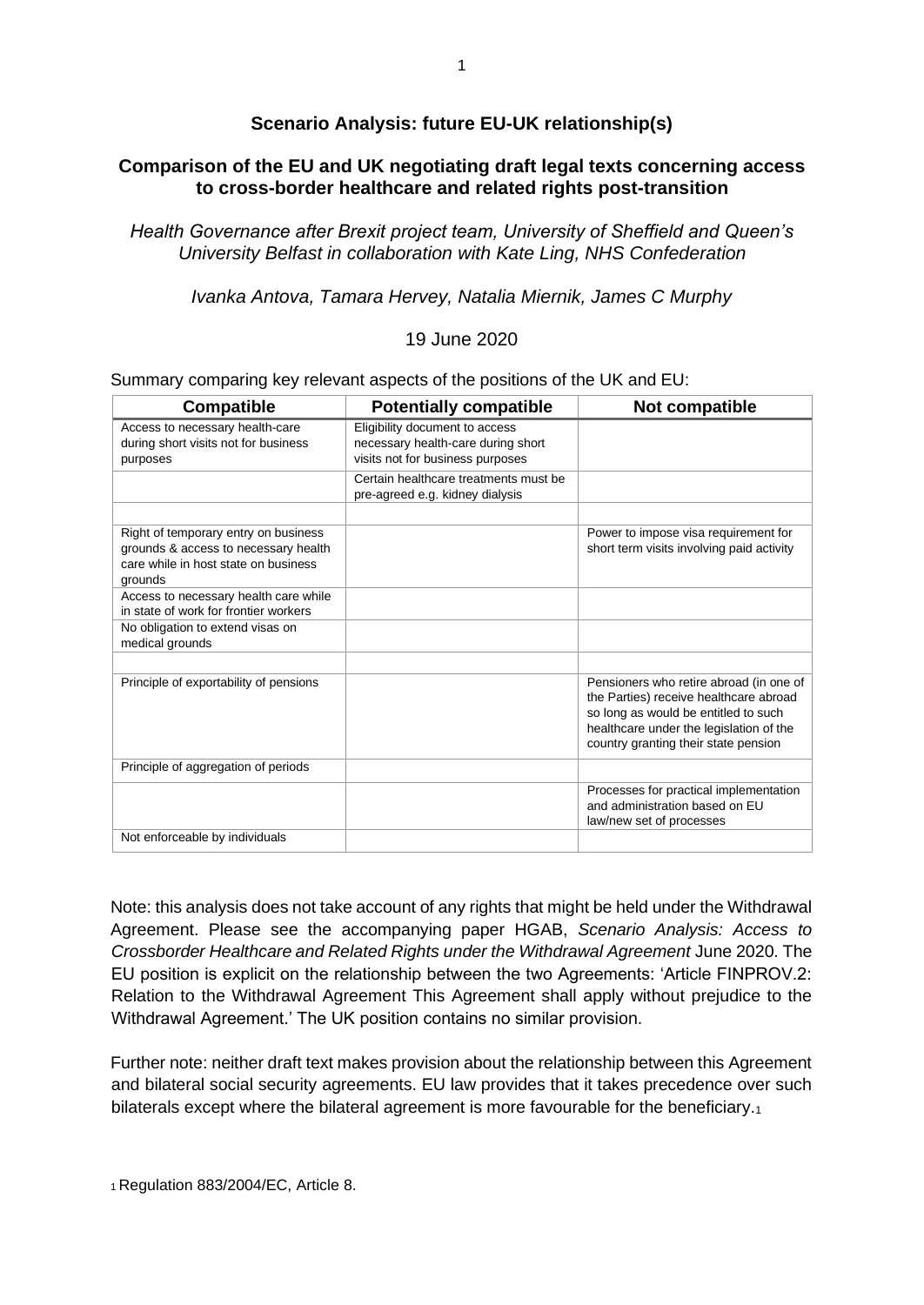### **Scenario 1: Isabella (visitor to UK, non-emergency treatment/ambulant care)**

Isabella is an Italian citizen, resident in Spain, who is on a four-week holiday with her husband in London in June 2021. Three weeks into their holiday, while in London, Isabella trips and hurts her ankle. Isabella feels slight pain and discomfort, however she is still able to walk.

What are Isabella's rights under the proposed future EU-UK relationship to receive treatment from the NHS?

### **UK Position**

## **1. Does Isabella fall within the personal scope of either the UK Draft FTA or the UK Draft Agreement on Social Security?**

As a tourist, Isabella would not fall within the UK Draft FTA.

Assuming that Isabella is covered by the Spanish health care system ('subject to the legislation of one or more Party'), she would however fall within the personal scope of the UK Draft Agreement on Social Security.<sub>2</sub>

## **2. What are Isabella's rights to healthcare under the UK Draft Agreement on Social Security?**

Article 27 of the UK Draft Agreement on Social Security, provides that the UK shall afford healthcare to a Union eligible person<sub>3</sub> during a stay by the person in the UK on terms no less favourable than those that would apply to a UK where the following criteria are met.

The healthcare must be medically necessary, in the opinion of the institution providing the healthcare, having regard to the nature of the healthcare and the expected length of the stay.<sub>4</sub>

Secondly, the person must not travel to the UK for the purpose of receiving that healthcare<sub>5</sub>. Thirdly, a valid Union eligibility document must be produced in respect of the person $<sub>6</sub>$ .</sub>

Isabella did not travel to the UK to receive healthcare, but might not satisfy the requirement that treatment is judged to be medically necessary. Although Isabella feels slight pain and discomfort, she is not only still able to walk but also will be returning back to Spain after a week. Therefore treating Isabella's ankle would probably be regarded as not medically necessary by the NHS institution seeing her, although this will be a matter of the institution's opinion. Thus, it is likely that Isabella would not have any healthcare rights under the UK Draft Agreement on Social Security in this situation.

<sup>2</sup> UK Draft Social Security Agreement, Article 2.

<sup>3</sup> A union eligible person must have a union eligibility document. See UK Draft Social Security Agreement, Article 26.

<sup>4</sup> UK Draft Social Security Agreement, Article 27(a).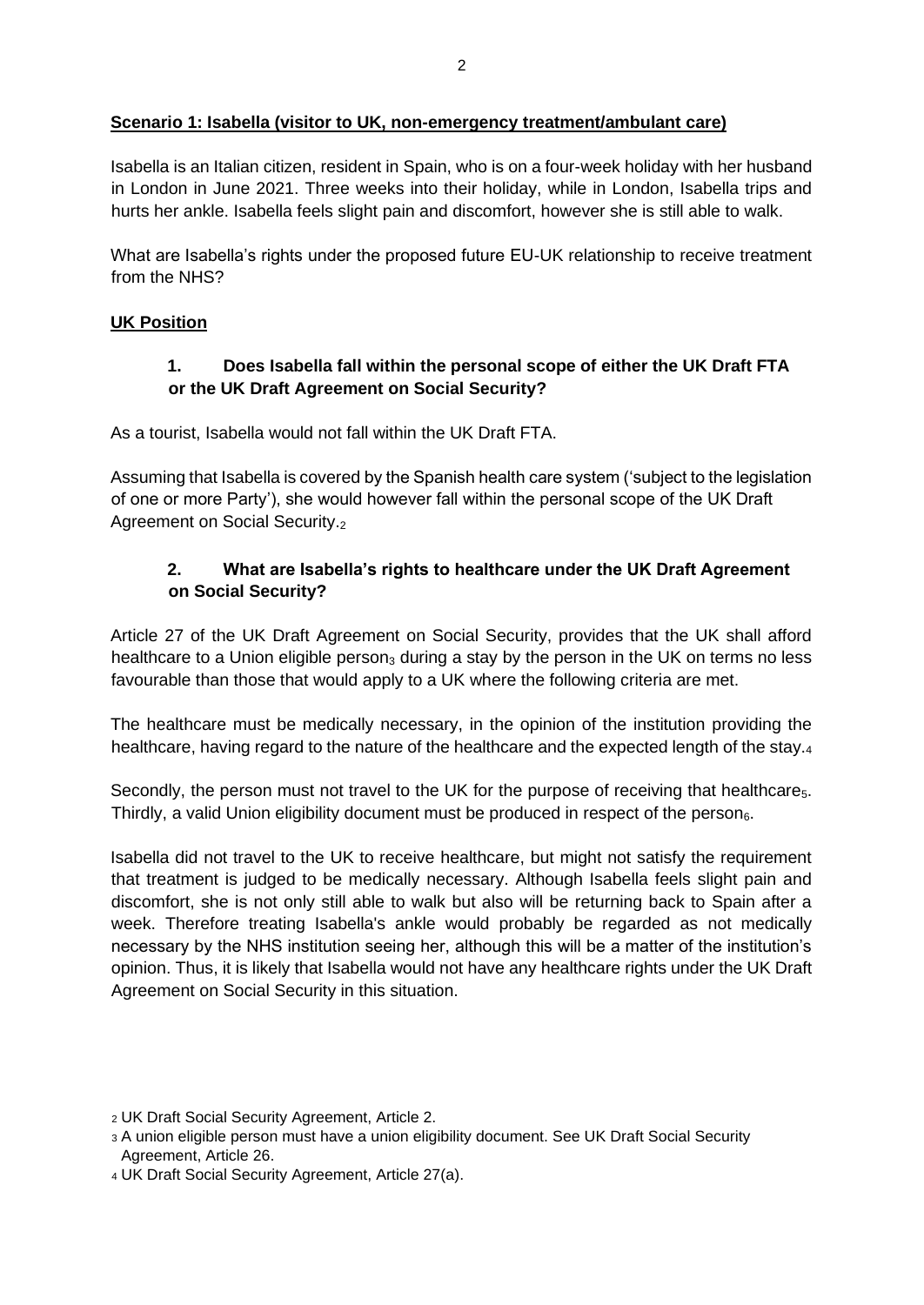<sup>5</sup> UK Draft Social Security Agreement, Article 27(b). 6 UK Draft Social Security Agreement, Article 27(d).

Isabella would need a valid Union eligibility document, details of which are not specified. It is possible that the UK would recognise EHICs for this purpose.

# **EU position**

## **1. Does Isabella fall within the personal scope of the Protocol on Social Security Coordination within the EU Draft FTA?**

Article MOBI.SSC.2 of the Protocol outlines who falls within its personal scope. This includes 'persons benefiting from the mobility provisions under Title XI Mobility of Natural Persons.'<sup>7</sup> Thus, it must be established whether Isabella satisfies the requirements of Article MOBI.4:

The Parties shall provide for reciprocal visa-free travel for citizens of the Union and citizens of the UK when travelling to the territory of the other party for short stays... which shall be at least 90 days.<sup>8</sup>

Since Isabella is a Union citizen and is in the UK for only a short stay of four weeks, she falls within the visa-free travel requirements and thus falls within the personal scope of the EU Draft Protocol on Social Security.

# **2. What are Isabella's healthcare rights under the EU Draft Protocol on Social Security Coordination?**

Under Article MOBI.SSC.15 of the Protocol, Isabella would be entitled to 'sickness benefits'<sub>9</sub> 'which become necessary on medical grounds during' her stay in the UK.<sup>10</sup> Isabella did not travel to the UK to receive healthcare, but, again, may not satisfy the requirement that treatment is judged to be medically necessary due to how minor her injury is and the fact that she will be returning to Spain in a week.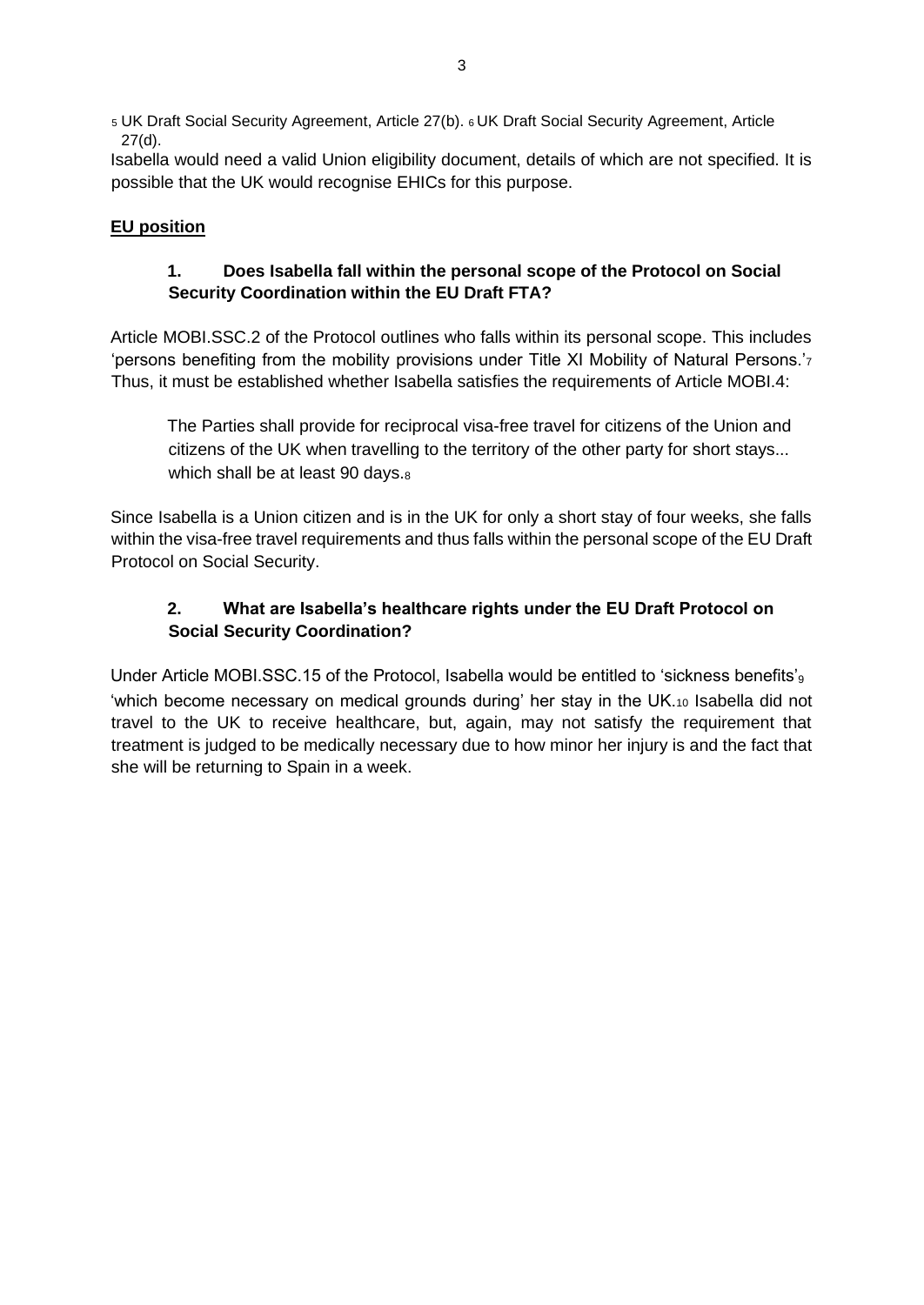<sup>7</sup> EU Draft Social Security Protocol, Article MOBI.SCC.2(a). <sup>8</sup> EU Draft FTA, Article MOBI.4(1). <sup>9</sup> EU Draft Social Security Protocol, Article MOBI.SCC.3(a). <sup>10</sup> EU Draft Social Security Protocol, Article MOBI.SCC.15. **Scenario 2: Dani (temporary service provider in UK, hospital care needed after visa ends)**

Dani is a Spanish citizen, who runs a business which sells specialist medical equipment to hospitals across Europe. Part of his business also includes the installation of this equipment, which Dani oversees himself, as he has the requisite professional qualifications. It is February 2021, and Dani secures a contract to supply and install medical equipment in a new NHS trust hospital, as this equipment cannot be supplied by a UK-based company on terms as competitive as Dani is offering.

What are Dani's rights under the proposed future EU-UK relationship to move to the UK?

Dani subsequently moves to the UK on a temporary visa of 90 days. However, as Dani is coming to the end of his stay, he falls ill and is admitted to intensive care in an NHS hospital. Dani is recovering, but his doctors advise that he be kept in hospital for another week, although his visa ends in 3 days.

What are Dani's rights under the proposed future EU-UK relationship to receive medical treatment in the UK, and also his right to extend his visa to receive urgent medical care?

## **UK Position**

## **1. Does Dani fall within the personal scope of either the UK Draft FTA or the UK Draft Agreement on Social Security?**

Dani would fall within Article 11.2(2) of the UK Draft FTA as a 'contractual services supplier', which is defined by Article 11.1. This is because he is a natural person who is being contracted by an enterprise (the respective NHS trust) in the UK, despite having no establishment there, and he is supplying an installation service which requires his presence in the UK on a temporary basis, to fulfil the contract.

Dani would also fall within the scope of the UK Draft Agreement on Social Security, which covers 'persons who are, or have been, subject to the legislation of one or more Party'.<sup>11</sup> Since Dani is ordinarily a Spanish resident, he is subject to the legislation of Spain concerning NHS healthcare.

## **2. What are Dani's rights under the UK Draft FTA?**

Article 11.2.1 would allow natural persons meeting UK immigration requirements who provide a service to enter and stay in the UK for business purposes on a temporary basis and would ensure transparency in the process for granting the right to enter and stay. Under Article 11.3 (1), the UK would be obliged to grant Dani rights to entry and temporary stay, so long as he complied with UK immigration measures. Article 11.4 provides that there must be transparency in relation to 'making publicly available information relating to the entry and temporary stay by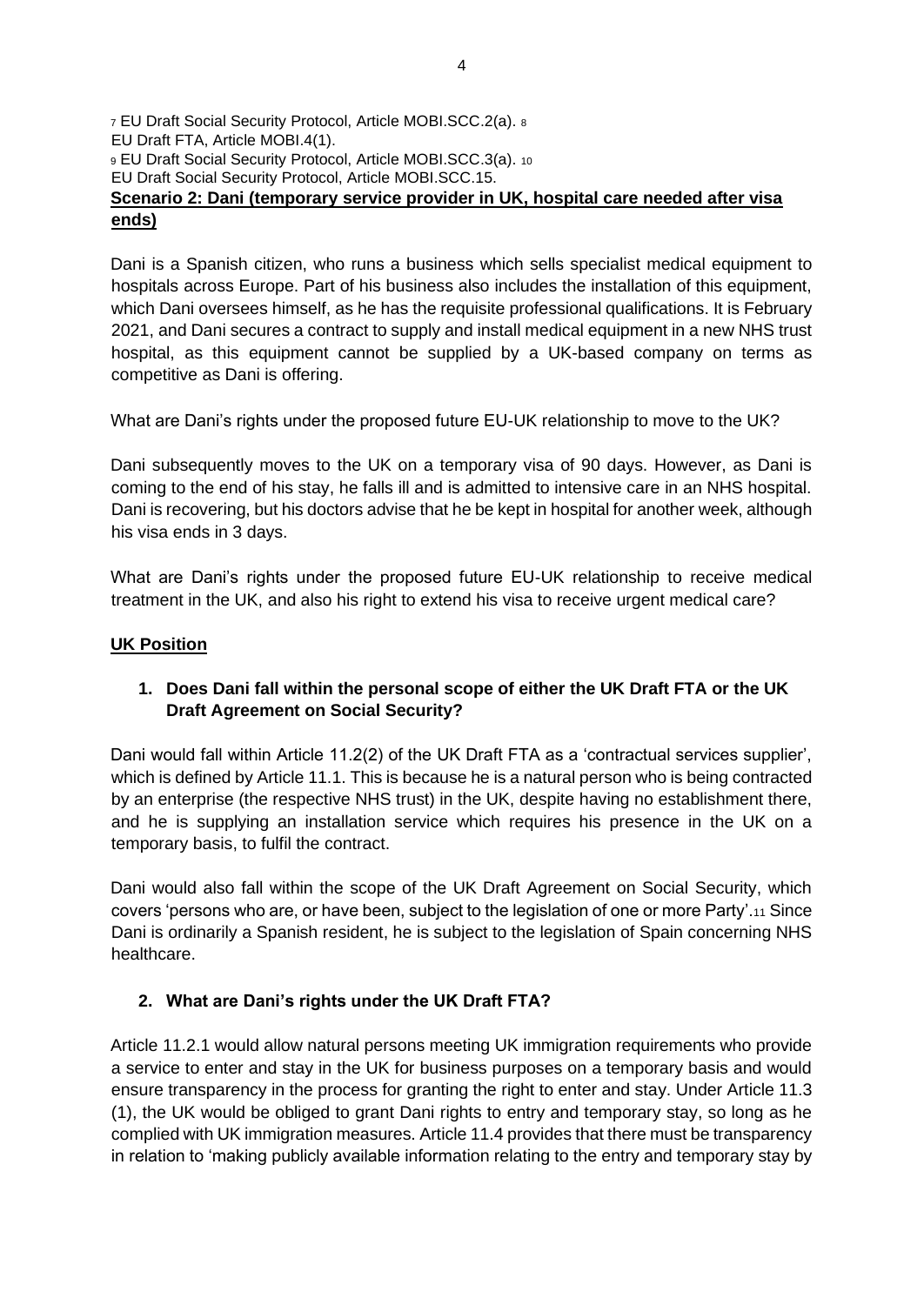natural persons for business purposes of the other Party. Such information shall be made publicly available no later than 180 days after the entry into force of this Agreement'. This

### <sup>11</sup> UK Draft Social Security Agreement, Article 2.

would allow the UK to make a specific set of circumstances surrounding Dani's time in the UK, with which he must comply. The UK would be permitted to require a visa. $_{12}$  However, Article 11.10.4 provides that this period must not be more than 12 months in any 24 month period or for the duration of the contract, whichever is less. Dani would have a minimum right to stay in the UK for the duration of the contract, unless it was more than a 12 month period.

However, Article 11.10.4 also provides that 'either party may extend this length of stay at their discretion, up to a maximum of 24 months'. This provision is permissive, not mandatory. Dani would have no entitlement to have his visa extended under the terms of the Agreement. In order to extend his lawful stay in the UK, he would have to rely on domestic law, and the discretionary powers given to the UK to extend a visa, in that regard.

There is no express provision in the UK Draft FTA for extending an entitlement to stay (whether with or without a visa) on medical grounds. However, Article 11.4.2(f) (Transparency) does provide that both parties must make publicly available the information relating to conditions for any available extensions or renewal. $_{13}$  This must be made available no later than 180 days after the entry into force of this Agreement<sub>14</sub>, and therefore, by the time Dani is seeking to move to the UK, these conditions would be available to him.

## **3. What are Dani's rights to healthcare under the UK Draft Agreement on Social Security?**

Article 27 provides that the UK shall afford healthcare to a Union eligible person during a stay by the person in the UK on terms no less favourable than those that would apply to a UK where the following criteria are met.

Firstly, the healthcare is medically necessary, in the opinion of the institution providing the healthcare, having regard to the nature of the healthcare and the expected length of the stay.15 Secondly, the person did not travel to the UK for the purpose of receiving that healthcare<sub>16</sub>. Dani would satisfy these requirements as he needs urgent life-saving treatment, for an illness which happened whilst he was in the UK, and is in no way related to his application for a temporary stay in the UK.

The final two criteria require that in a case where healthcare is listed in Annex B, the person obtained agreement in advance from the institution providing the healthcare $_{17}$ , and a valid Union eligibility document is produced in respect of the person<sub>18</sub>. Dani would need a valid Union eligibility document, details of which are not specified. It is possible that the UK would recognise EHICs for this purpose. Dani does not require any pre-arranged treatment under Annex  $B_{19}$ , so he would have access to emergency healthcare in the UK.

<sup>12</sup> UK Draft FTA, Article 11.4.2(a).

<sup>13</sup> UK Draft FTA, Article 11.4.2(f).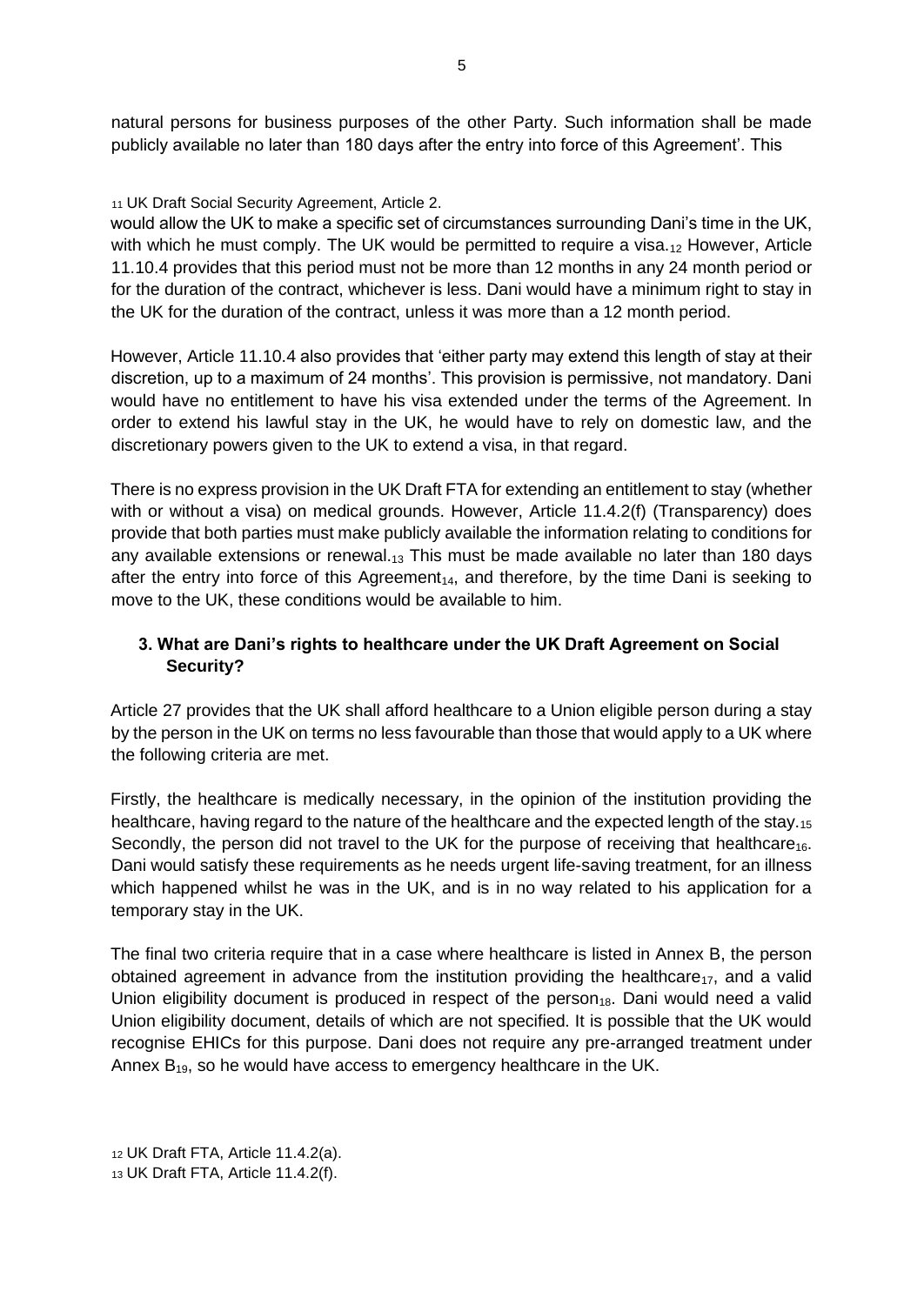UK Draft FTA Article 11.4.1. UK Draft Social Security Agreement, Article 27(a). UK Draft Social Security Agreement, Article 27 (b). UK Draft Social Security Agreement, Article 27(c). UK Draft Social Security Agreement, Article 27(d). 19 UK Draft Social Security Agreement, Annex B. **EU Position**

## **1. Does Dani fall within the scope of the EU Draft Protocol on Social Security Coordination?**

Article MOBI.4.1 of the EU Draft FTA states that both Parties will provide visa-free travel when their citizens travel to the territory of the other party for short stays (as defined in the Parties' domestic legislation), which shall be at least 90 days in any 180 day period. $_{20}$ 

Dani's intended stay would fall under this provision, as his stay is only 90 days. If this were the case, he would therefore not require a visa.

However, Article MOBI.4.2 goes on to provide that:

'Member States may individually decide to impose a visa requirement on citizens of the UK carrying out a paid activity during their short-term visit in accordance with Article 6(3) of Regulation (EU) 2018/1806 of the European Parliament and the Council of 14 November 2018 listing the third countries whose nationals must be in possession of visas when crossing the external borders and those whose nationals are exempt from that requirement.

'For that category of persons, the UK may decide to impose a visa requirement on the citizens of each Member State individually, in accordance with its domestic legislation'.<sup>21</sup>

In order to understand Article MOBI.4.2, we need to consider Regulation 2018/1806.

Regulation 2018/1806 lists the third countries whose nationals require a visa when crossing the external borders of the EU, and also the third countries whose nationals are exempt from this requirement. Article  $3(1)_{22}$  of the Regulation provides that nationals of countries listed in Annex I<sub>23</sub> of the Regulation (a list of over 100 countries) shall be required to be in possession of a visa when crossing the external borders of the Member States.

The exceptions to this rule are found in Article 4, which provides that nationals of third countries listed in Annex II<sub>24</sub> (a list of some 60 of the countries listed in Annex I) shall be exempt from the requirement set out in Article 3(1) for stays of no more than 90 days in any 180-day period,<sup>25</sup> and also exempts certain categories of people (local border traffic permit holders; school children on school visits) who otherwise fall within Annex I<sub>26</sub>.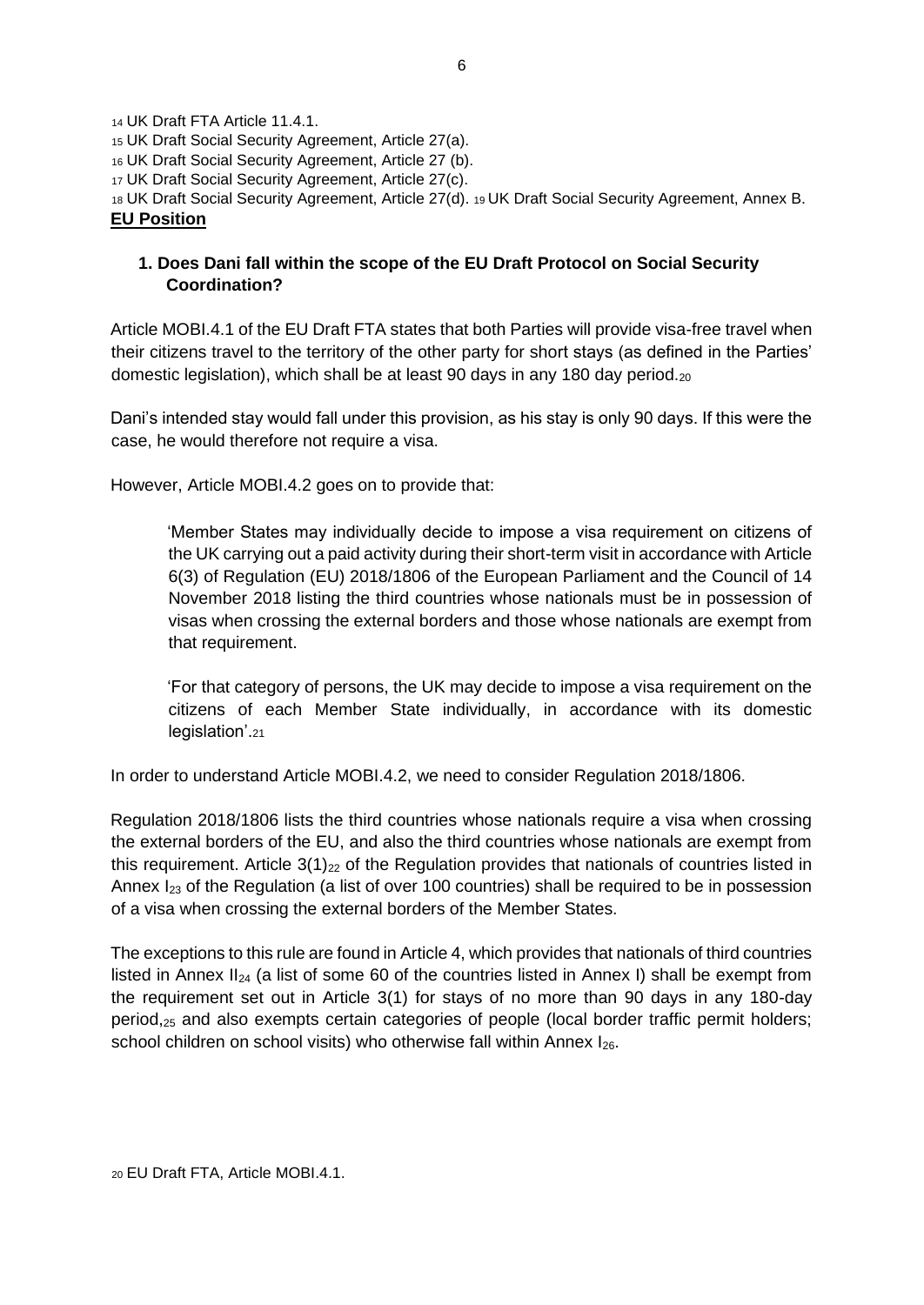EU Draft FTA, Article MOBI.4.2. Regulation (EU) 2018/1806, Article 3(1). Regulation (EU) 2018/1806, Annex I. Regulation (EU) 2018/1806, Annex II. Regulation (EU) 2018/1806, Article 4(1). 26 Regulation (EU) 2018/1806, Article 4(2). Article 6 also provides further exceptions to the visa requirement in Article 3, as well as exceptions to the exemptions found in Article 4.

Article 6(3), which is required to be taken into account in Article MOBI.4.2, provides that 'a Member State may provide for exceptions from the exemption from the visa requirement provided for in Article 4 as regards persons carrying out a paid activity during their stay'.<sup>27</sup> This double negative (exceptions from an exemption) essentially means that Member States are able to require a visa for people who are carrying out a paid activity, despite the fact that they would otherwise fall under the exemptions set out in Article 4. This will likely have the most effect on nationals who fall under Annex II and are in the Member State on a short stay basis.

At present the UK is not included in Regulation 2018/1806, and we do not yet know if the UK will be listed in Annex II by amending the Regulation, once the transition period ends. If the UK were not so listed, the power in Article MOBI.4.2 to impose a visa requirement on citizens carrying out a paid activity during a short term visit would not apply to Dani.

However, the reference to Regulation 2018/1806 in Article MOBI.4.2 suggests that the EU is likely to include the UK in the Annexes to that Regulation. If the UK were to be listed in Annex II, Article 6(3) and Article MOBI.4.2 would allow each Member State to individually impose a visa requirement on UK citizens carrying out a paid activity during their short-term stay. If Spain were to impose such a visa requirement, the UK would be permitted, under Article MOBI.4.2, to reciprocate, and in turn require a visa for Spanish citizens coming to the UK on a short-stay basis to carry out a paid activity. On this basis Dani would require a visa to enter the UK.

## **2. What are Dani's rights to access healthcare under the EU Draft Protocol on Social Security Coordination?**

Article MOBI.SSC.2.1.b states that social security provisions apply to 'persons benefiting from the mobility provisions under Title XI Mobility of Natural Persons'28. Dani would fall within Article MOBI.4.1 (in Title XI), so he would also fall within the scope of the social security provisions.

As Dani falls under the scope of the social security provisions, Article MOBI.SSC.15 of the Draft Protocol on Social Security Coordination would apply to him. Article MOBI.SSC.15 covers where UK and EU citizens may receive healthcare benefits when on a visit ('stay') to the other jurisdiction. It would allow persons covered by the health system ('the competent institution') of the UK/an EU Member State staying in an EU Member State/the UK to be entitled to healthcare benefits which become necessary on their stay, which are provided on behalf of the competent institution (usually the NHS of the state of residence) by the institution of the place of stay, in accordance with the provisions of the legislation it applies, as though the persons concerned were insured under the said legislation<sub>29</sub>. Therefore, so long as Dani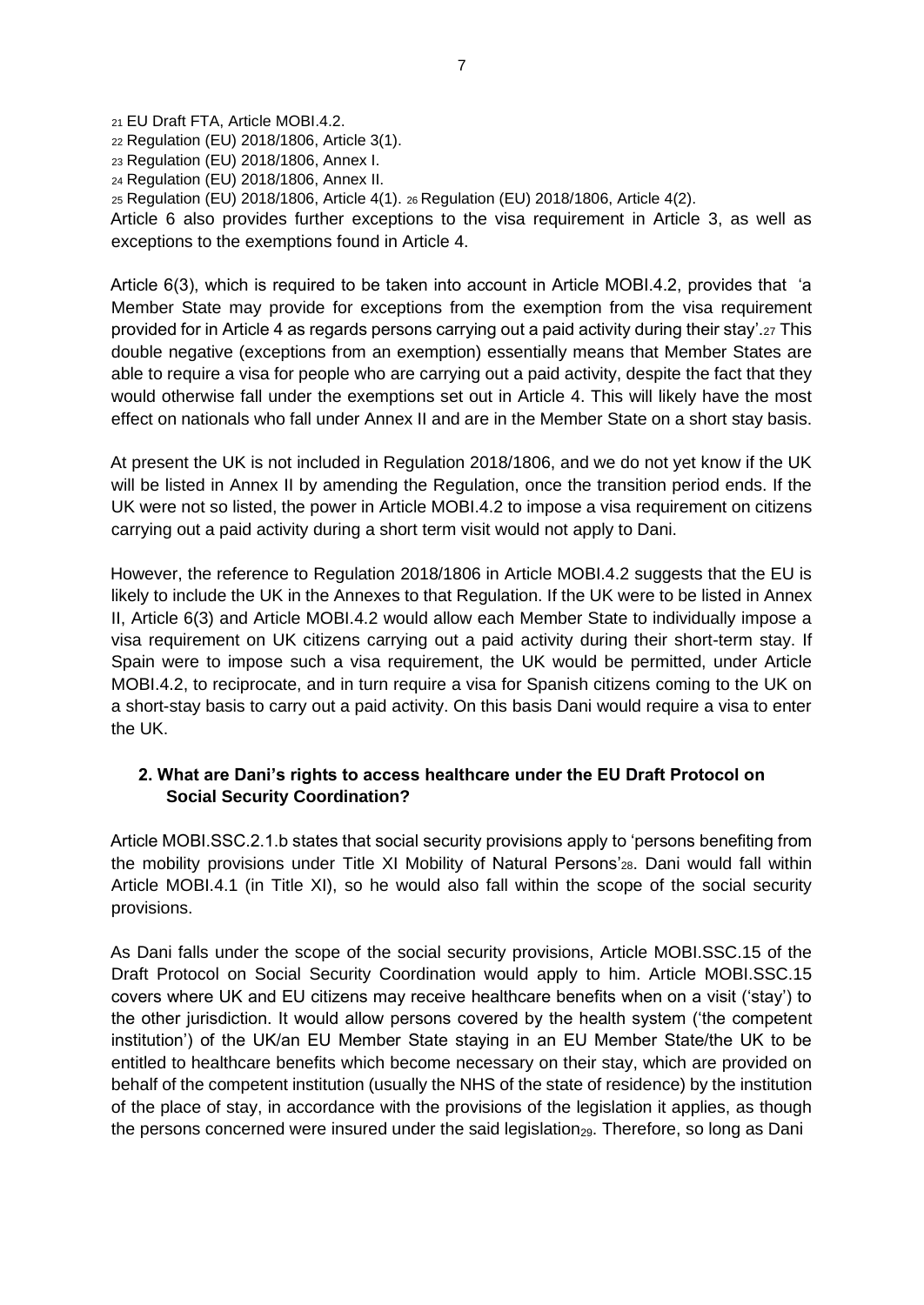<sup>27</sup> Regulation 2018/1806, Article 6(3).

<sup>28</sup> EU Draft FTA, Article MOBI.SSC.2.1(b). 29 EU Draft FTA, Article MOBI.SSC.15.

is covered by the Spanish health system, he would be able to receive healthcare in the UK, as if he were covered by (part of) the UK health system, after falling ill.

There is no express provision in the EU Draft FTA, or Draft Protocol on Social Security Coordination, for extending an entitlement to stay (whether with or without a visa) on medical grounds.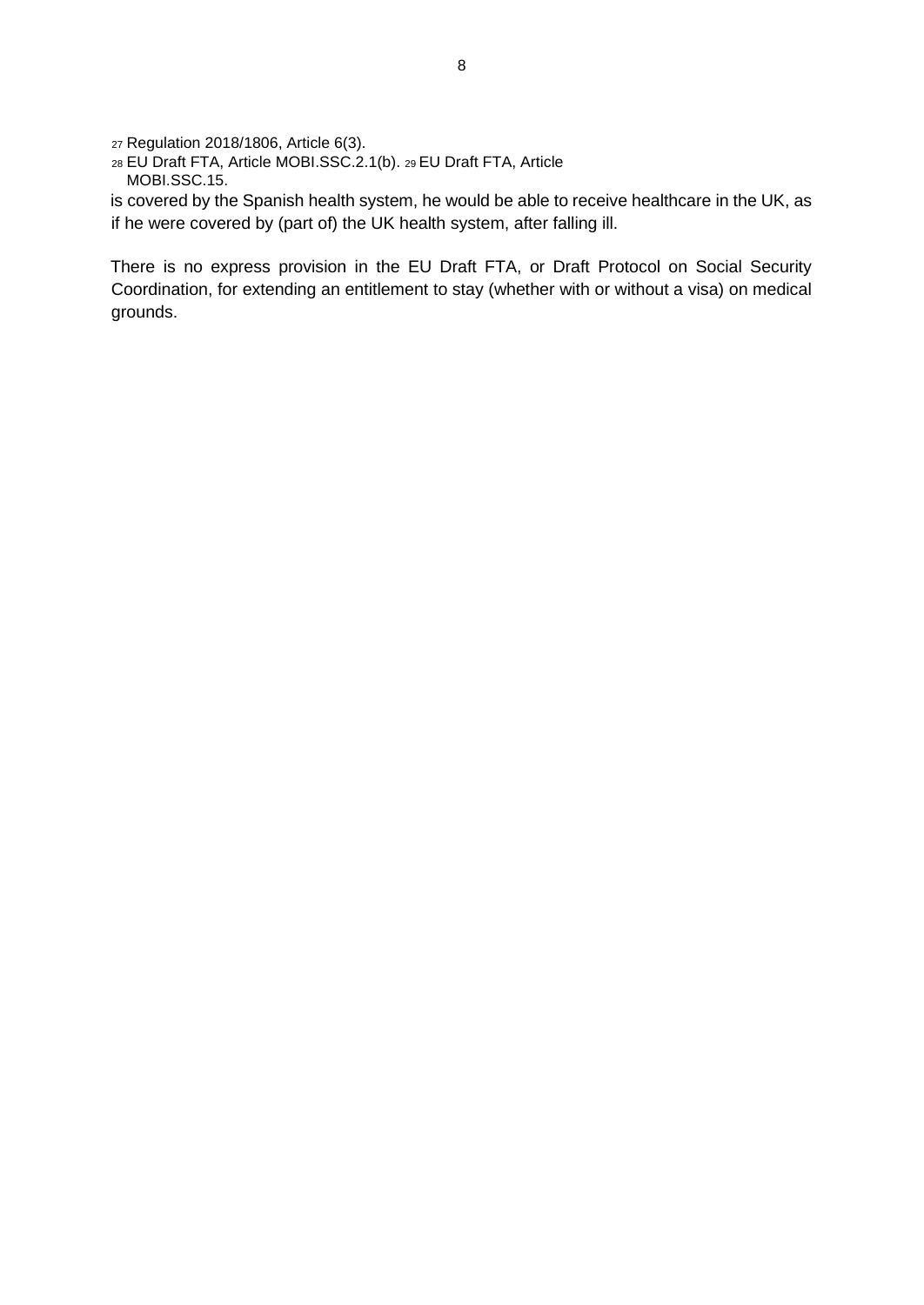Susan, 58, is a UK citizen who lives in the UK and has been on dialysis for 7 years now. Susan's son, Eric, works and permanently resides in Germany with his wife and child. Susan has not seen her son and his family for a long time and would like to go and stay with them in the New Year (January 2021) for two weeks. While in Germany, Susan will require dialysis treatment three times a week. Susan is worried that under the new agreement between the UK and the EU, she will not be able to access such planned healthcare.

## **UK position**

## **1. Does Susan fall within the personal scope of either the UK Draft FTA or the UK Draft Agreement on Social Security?**

As a visitor not providing a business service, Susan would not fall within the personal scope of Chapter 11 of the UK Draft FTA as she does not satisfy the requirements. Susan does however fall within the scope of the UK Draft Agreement on Social Security, which covers 'persons who are, or have been, subject to the legislation of one or more Party'.<sup>30</sup> Since Susan is ordinarily a resident of the UK, she is subject to the legislation of the UK concerning NHS healthcare. Susan thus falls within the personal scope of the UK Draft Social Security Agreement.

## **2. What are Susan's healthcare rights under the UK Social Security Agreement?**

Under Article 28 of the Draft Social Security Agreement, 'a Member State shall afford healthcare to a UK eligible person during a stay' $_{31}$  under certain conditions. If the person required healthcare that is listed in Annex B of the agreement, which includes kidney dialysis, $32$ then the person must obtain an agreement in advance from the institution providing the healthcare.<sub>33</sub> Susan would have to ensure is that she is 'a UK eligible person', and that she has a 'UK eligibility document' issued by the UK indicating her eligibility for healthcare abroad.<sup>34</sup> There is no obligation under the Agreement to provide such a document, nor details on who would be entitled to such a document: this would be solely a matter of UK law. If Susan were able to secure this document, she would also have to ensure she has an agreement in advance obtained from the German healthcare institution that would be providing her dialysis treatment. If she did not obtain such an agreement, she would not be able to access the treatment.

If Susan did obtain agreement in advance, and secured a 'UK eligibility document', under Article 29 (2) of the Draft Social Security Agreement, the UK would be obliged to reimburse Germany for the costs of the dialysis, at a cost not exceeding that applicable if the dialysis had been received by someone covered by the German health system, $35$  with the exception of any charges which German nationals receiving dialysis would normally incur. Susan would have

<sup>30</sup> UK Draft Social Security Agreement, Article 2.

<sup>31</sup> UK Draft Social Security Agreement, Article 28.

<sup>32</sup> UK Draft Social Security Agreement, Annex B(1).

<sup>33</sup> UK Draft Social Security Agreement, Article 28(c).

<sup>34</sup> UK Draft Social Security Agreement, Article 26.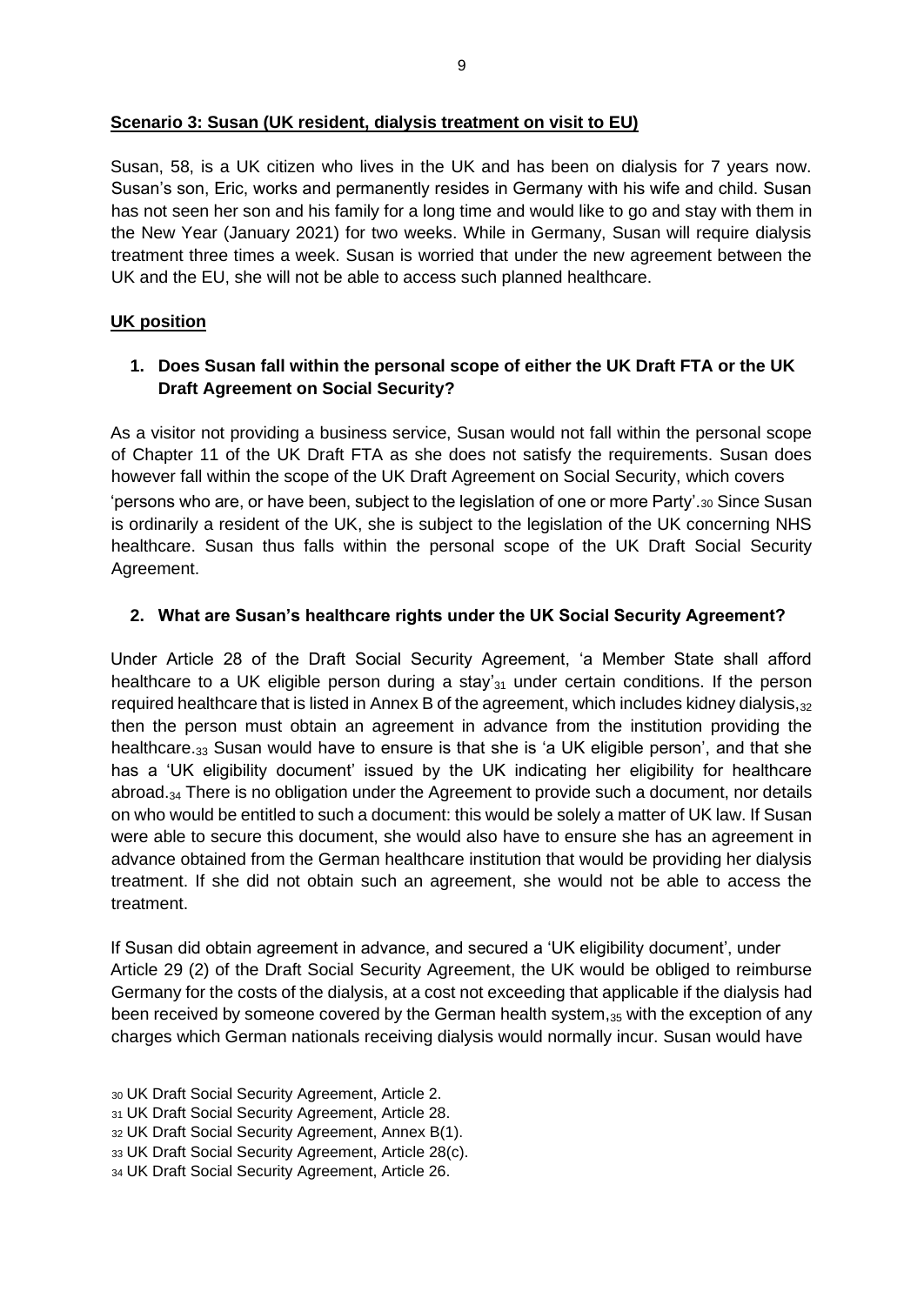<sup>35</sup> UK Draft Social Security Agreement, Article 29 (3).

to incur those latter charges herself. The question of how the reimbursement of costs would take place in practice is left for later agreement.36

## **EU position**

## **1. Does Susan fall within the personal scope of the Protocol on Social Security Coordination within the EU Draft FTA?**

Article MOBI.SSC.2 of the Protocol outlines who falls within its personal scope. This includes 'persons benefiting from the mobility provisions under Title XI Mobility of Natural Persons.'<sup>37</sup> Thus, it must be established whether Susan falls within Title XI. Title XI provides that:

the Parties shall provide for reciprocal visa-free travel for citizens of the Union and citizens of the UK when travelling to the territory of the other party for short stays... which shall be at least 90 days.38

Since Susan will be travelling to Germany for only a short stay of two weeks, she would fall within the visa-free travel requirements and thus within the personal scope of the EU Draft Protocol on Social Security.

# **2. What are Susan's healthcare rights under the EU Draft Protocol on Social Security Coordination?**

Under Article MOBI.SSC.15 of the Protocol, Susan would be entitled to 'sickness benefits'<sup>39</sup> 'which become necessary on medical grounds during' her stay in Germany.<sup>40</sup> Unlike in the UK's Draft Agreement, there is no mention here of whether certain procedures that need to be pre-planned, such as kidney dialysis, fall within this definition. Therefore it is difficult to interpret whether Susan would in fact be able to have her dialysis treatment under this Agreement, since it would need to 'become necessary on medical grounds during' her stay. The key words '*become*' and '*during*' may indicate that the need for healthcare cannot be pre-existing and must emerge during the stay. Under such an interpretation, kidney dialysis would not fall within this provision, and Susan would have no entitlement to receive the kidney dialysis under the Agreement.

<sup>36</sup> UK Draft Social Security Agreement, Article 29 (4).

<sup>37</sup> EU Draft Social Security Protocol, Article MOBI.SCC.2(a). <sup>38</sup> EU Draft FTA, Article MOBI.4(1).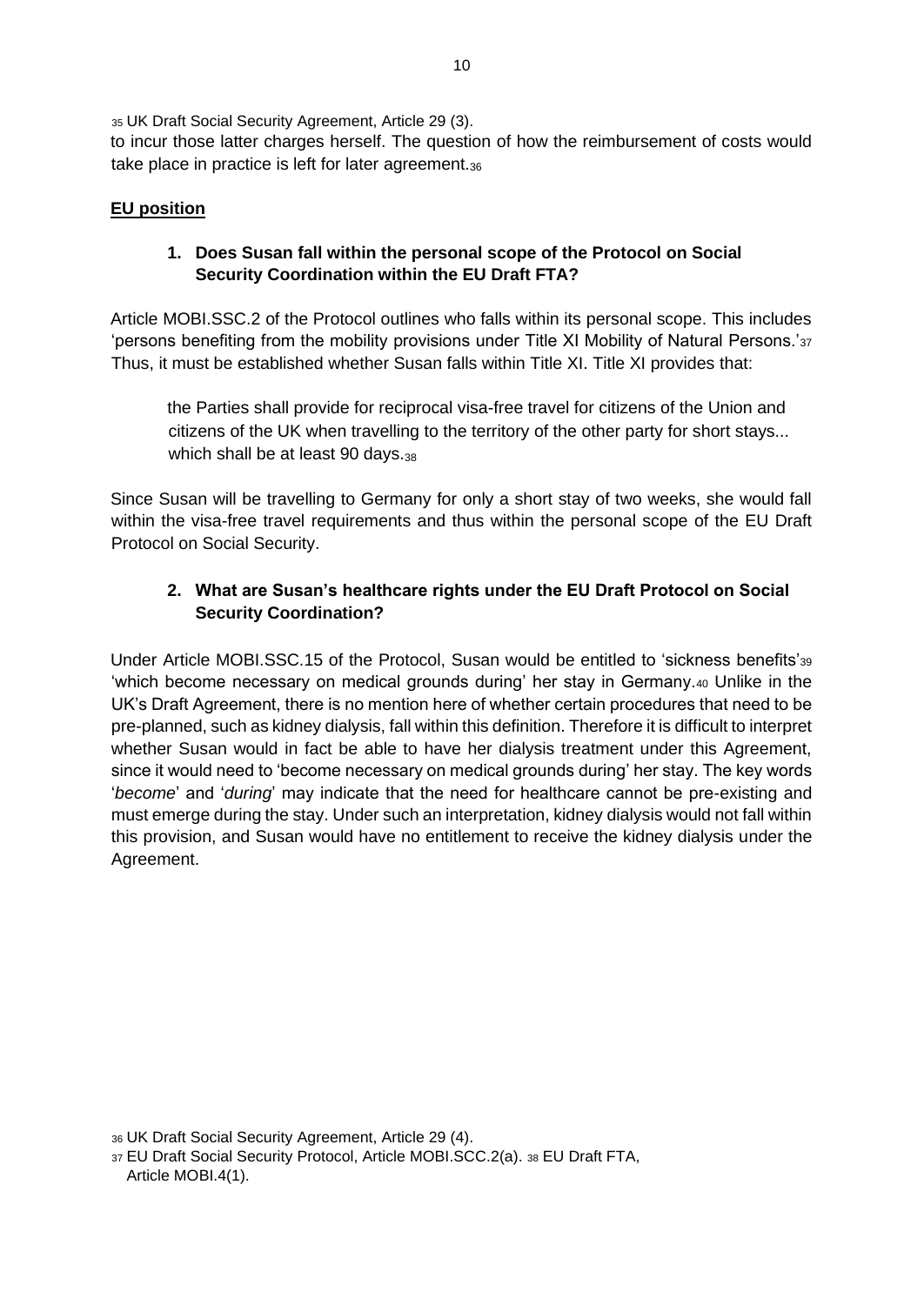#### <sup>39</sup>EU Draft Social Security Protocol, Article MOBI.SCC.3(a). <sup>40</sup> EU Draft Social Security Protocol, Article MOBI.SCC.15. **Scenario 4: Tom (UK pensioner moves to Spain)**

Tom, 65, is a UK national who has worked as an NHS nurse in the UK for 20 years. Before that, he worked in Portugal for 10 years. In March 2021, Tom retires and moves to Spain where he becomes a permanent resident under Spanish national law. Shortly after his move to Spain, Tom starts to develop Alzheimer's Disease and needs to seek treatment. Tom is worried about whether he will be able to access healthcare treatment in Spain under the UKEU Agreement. He is also concerned as to whether he will be able to access his UK state pension in Spain.

Tom's family are worried about Tom's access to the NHS if he returns to the UK to visit them, for example, for an extended holiday, or if the family decide to bring Tom home for treatment.

# **UK position**

## **1. Does Tom fall within the personal scope of either the UK Draft FTA or the UK Draft Agreement on Social Security?**

As a pensioner, Tom would not fall within the personal scope of Chapter 11 of the UK Draft FTA as he does not satisfy the requirements. Tom may however fall within the scope of the UK Draft Agreement on Social Security, which covers 'persons who are, or have been, subject to the legislation of one or more Party'.<sup>41</sup> Although Tom may not be 'subject to the legislation' of Spain, he 'has been' subject to the legislation of the UK, and of Portugal, and thus this is sufficient for him to fall under the personal scope of the Agreement.

# **2. If Tom does fall within its personal scope, what are Tom's healthcare rights under the UK Draft Social Security Agreement?**

Article 26 of the Draft Social Security Agreement defines the term 'stay' for the purposes of Chapter 4 on Necessary Healthcare. It defines stay to mean 'temporary residence.'<sup>42</sup> This indicates that Tom's permanent residency and retirement in Spain does not amount to a 'stay' and therefore he will not be covered by Chapter 4 of the Draft Social Security Agreement on Necessary Healthcare.

He would only have entitlements to healthcare under Spanish national law.

## **3. If Tom does fall within its personal scope, is Tom able to access his UK and Portuguese state pensions under the UK Draft Social Security Agreement?**

Article 17 of the UK Draft Social Security Agreement provides for the principle of exportability. This means that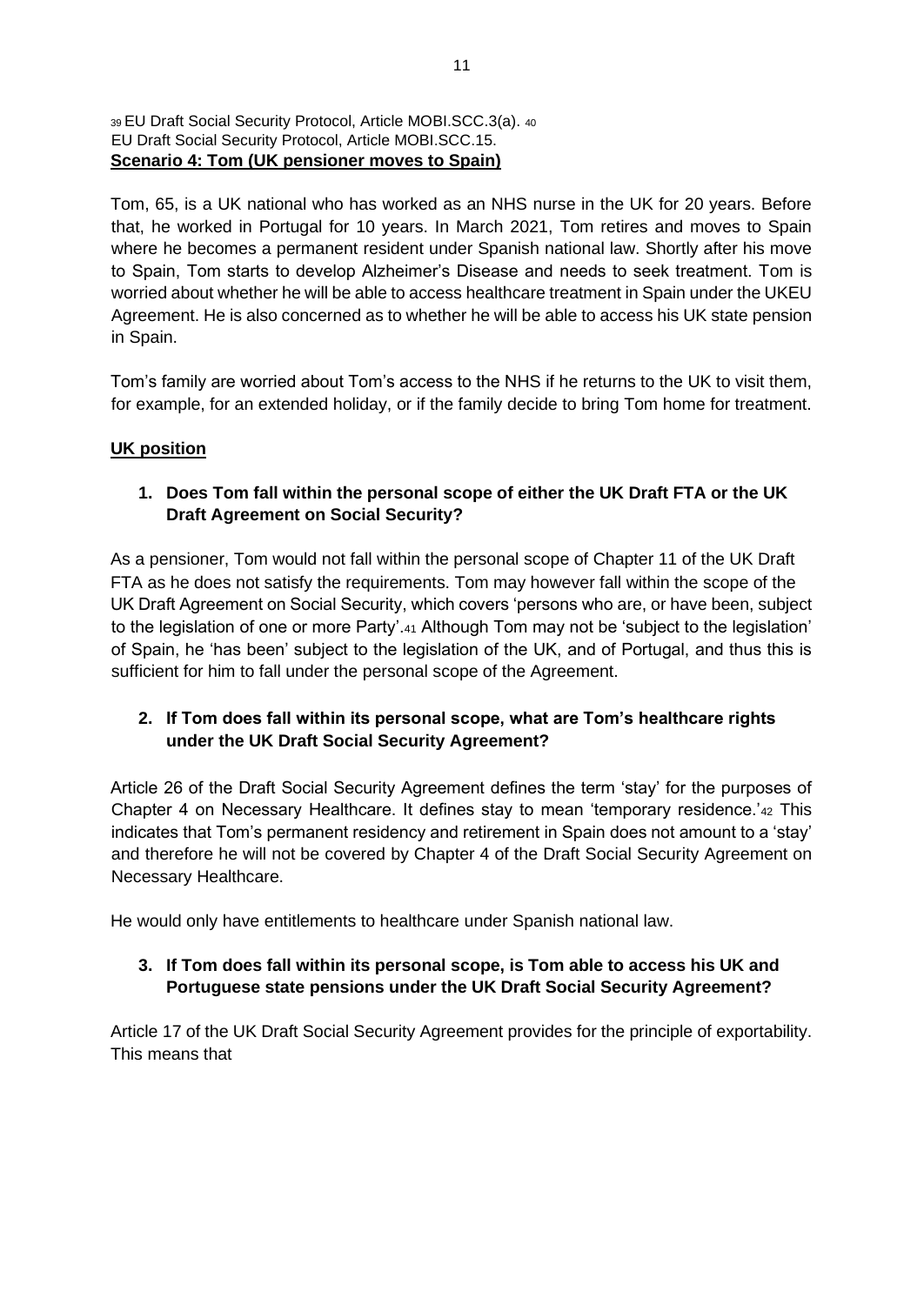<sup>41</sup> UK Draft Social Security Agreement, Article 2.

<sup>42</sup> UK Draft Social Security Agreement, Article 26.

1. A person who would be entitled to receive an old age pension under the legislation of one Party...shall be entitled to receive that old age pension whilst they are in the territory of another Party.

2. Where, under the legislation of one Party, an increase of any old age pension would be payable to a person...it shall be payable while they are in the territory of another Party.<sup>43</sup>

Therefore, since the UK requires at least 10 years of employment in order to receive a state pension,<sup>44</sup> Tom would be entitled to receive a State pension from the UK following his 20 years of employment and contributions to the UK social security system. Accordingly, he would also be entitled to receive that pension in the territory of Spain. Furthermore, if Tom's pension were to be uprated yearly under UK legislation, this increase would also be paid to him while in Spain.

In terms of his employment and contributions to the social security system in Portugal, Portugal requires at least 15 years of employment and contributions to qualify for a state pension.<sup>45</sup> Since Tom only worked 10 years in Portugal, under Portuguese law, he would not be entitled to a state pension from Portugal.

However, Tom would be able to rely on Article 16 of the UK Draft Social Security Agreement. This provides that pensioners who fall within the scope of the Agreement would benefit from the principle of aggregation of periods. The principle of aggregation means that

1. A competent institution of a Party shall...take into account equivalent periods of insurance, employment, self-employment or residence completed under the legislation of any other relevant Party as though they were completed under its own legislation.<sup>46</sup>

This means that when Tom applies to receive his pension at the last place he worked, i.e. the UK, then the UK would have to take into account his previous 10 year period of employment in Portugal, completed under the legislation of Portugal, as though he completed this period under the UK legislation. In other words, the UK would aggregate his period of 20 years of employment in the UK together with his period of 10 years of employment in Portugal and calculate his state pension based on the total of 30 years. This provision, coupled with the principle of exportability, would allow him to receive a State pension, commensurate with his employment in the UK and Portugal, whilst retired in Spain.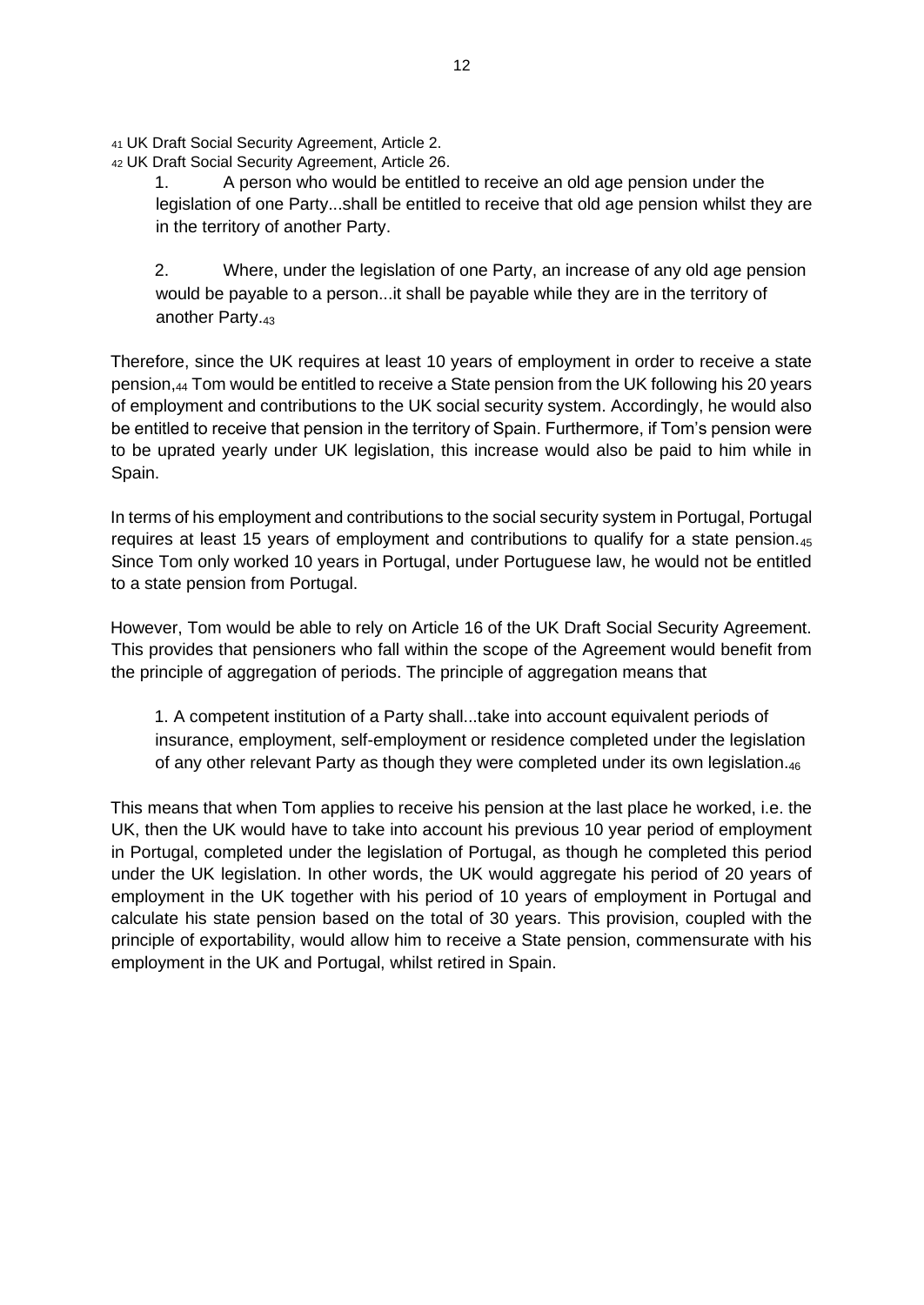<sup>43</sup> UK Draft Social Security Agreement, Article 17. <sup>44</sup> [https://www.gov.uk/new-state-pension/how](https://www.gov.uk/new-state-pension/how-its-calculated#:~:text=You)[itscalculated#:~:text=You'll%20usually%20need%20at,10%20and%2035%20qualifying%20years.](https://www.gov.uk/new-state-pension/how-its-calculated#:~:text=You) <sup>45</sup>[https://ec.europa.eu/social/main.jsp?catId=1125&langId=en&intPageId=4740.](https://ec.europa.eu/social/main.jsp?catId=1125&langId=en&intPageId=4740) <sup>46</sup> UK Draft Social Security Agreement, Article 16. **EU position**

## **1. Does Tom fall within the personal scope of the Protocol on Social Security Coordination within the EU Draft FTA?**

Article MOBI.SSC.2 of the Protocol outlines who falls within its personal scope. This includes

'Union or UK citizens who receive a pension or pensions under the legislation of one or more Parties.'<sup>47</sup>

Since Tom is a UK citizen who receives a pension under the legislation of the UK, he would fall within the scope of the Protocol.

## **2. What are Tom's healthcare rights under the EU Draft Protocol on Social Security Coordination?**

Article MOBI.SSC.1 refers to Article 1 of Regulation 883/2004 for its definitions. Regulation 883/2004 defines the term 'stay' to mean 'temporary residence.'<sub>48</sub> This indicates that Tom's permanent residence and retirement in Spain does not amount to a 'stay' and therefore he would not be covered by Article MOBI.SSC.15 on matters concerning benefits, including sickness benefits, which are only relevant to 'stays'.

However, while Tom would not fall under Article MOBI.SCC.15 regarding necessary healthcare during short stays, Tom would be entitled to sickness benefits under Article MOBI.SSC.19 as a pension claimant. Article MOBI.SCC.19 states that

A person who receives a pension...under the legislation of one or more Parties and who is not entitled to benefits in kind under the legislation of the Party of residence shall nevertheless receive such benefits for himself/herself and the members of his/her family, in so far as he/she would be entitled thereto under the legislation of the Party or of at least one of the Parties competent in respect of his/her pensions, if he/she resided in that Party.<sup>49</sup>

Tom is a person who receives a pension under the legislation of the UK. If he were not entitled to sickness benefits under the legislation of the Party of his residence, that is Spain, under Article MOBI.SCC.19, he would nevertheless be entitled to receive healthcare ('sickness benefits') in Spain so long as he would be entitled to receive healthcare under the legislation of the Party competent in respect of his pensions i.e. the UK, if he resided in the UK. Therefore, since Tom would have access to the NHS as a pensioner residing in the UK, he would have access to healthcare in Spain under this provision. These healthcare costs would be borne by the UK.<sub>50</sub>

The UK position does not have an equivalent provision to this.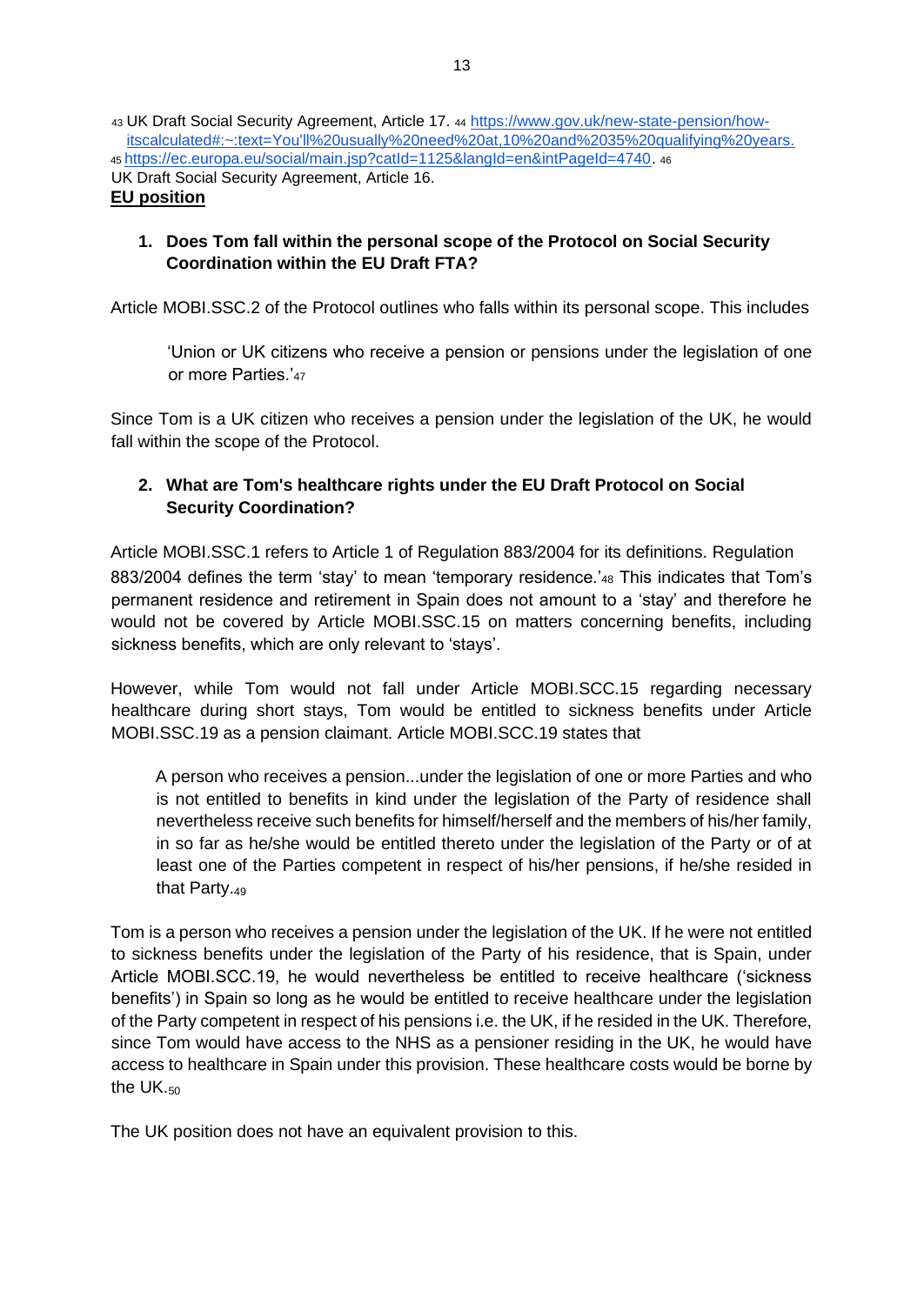- <sup>47</sup> EU Draft Social Security Protocol, Article MOBI.SCC.2(b).
- <sup>48</sup> Regulation 883/2004, Article 1(k).
- <sup>49</sup> EU Draft Social Security Protocol, Article MOBI.SCC.19(1).
- <sup>50</sup> EU Draft Social Security Protocol, Article MOBI.SCC.19(2)(a).

### **3. Is Tom able to access his UK and Portuguese state pensions under the EU Draft Protocol on Social Security Coordination?**

Article MOBI.SSC.7 of the Protocol provides for the principle of exportability:

1. The Parties shall ensure the application of the principle of exportability of cash benefits in accordance with paragraph 2.<sup>51</sup>

Therefore, since Tom would be entitled to receive an old age pension in the UK following his 20 years of employment and contributions to the UK social security system, he would also be entitled to receive that pension in the territory of Spain.

Again, the position in terms of his employment in Portugal is akin to the UK position. Portugal requires at least 15 years of employment and contributions to qualify for a state pension. $52$ Since Tom only worked 10 years in Portugal, he would not be entitled to a state pension under Portuguese law, and therefore would not be entitled to receive that pension in Spain either.

However, Tom would be able to rely on Article MOBI.SSC.6 of the EU Draft Social Security Protocol. This provides that pensioners who fall within the scope of the agreement will benefit from the principle of aggregation of periods. Article MOBI.SCC.6 provides that

'The competent Party shall...take into account periods of insurance, employment, selfemployment or residence in the other Party as though they were periods completed under the legislation which it applies.'<sup>53</sup>

This provision means that when Tom applies to receive his pension from the last place he worked, i.e. the UK, then the UK would have to take into account his previous 10 year period of employment in Portugal, completed under the legislation of Portugal, as though he completed this period under the UK legislation. In other words, the UK would be obliged to aggregate his period of 20 years of employment in the UK together with his period of 10 years of employment in Portugal and calculate his state pension based on the total of 30 years. This, coupled with the principle of exportability, would allow Tom to receive a State pension taking into account his employment in the UK and Portugal whilst retired in Spain.

## **4. What are Tom's healthcare rights in the UK if he returns for temporary visits to see his family, or if the family decided to bring him home to receive treatment?**

Although Tom is a national of the UK, as a permanent resident of Spain he would no longer automatically be entitled to medical treatment under normal NHS rules. This is because the NHS is a residence-based healthcare system.' $_{54}$  Therefore, to access the NHS other than on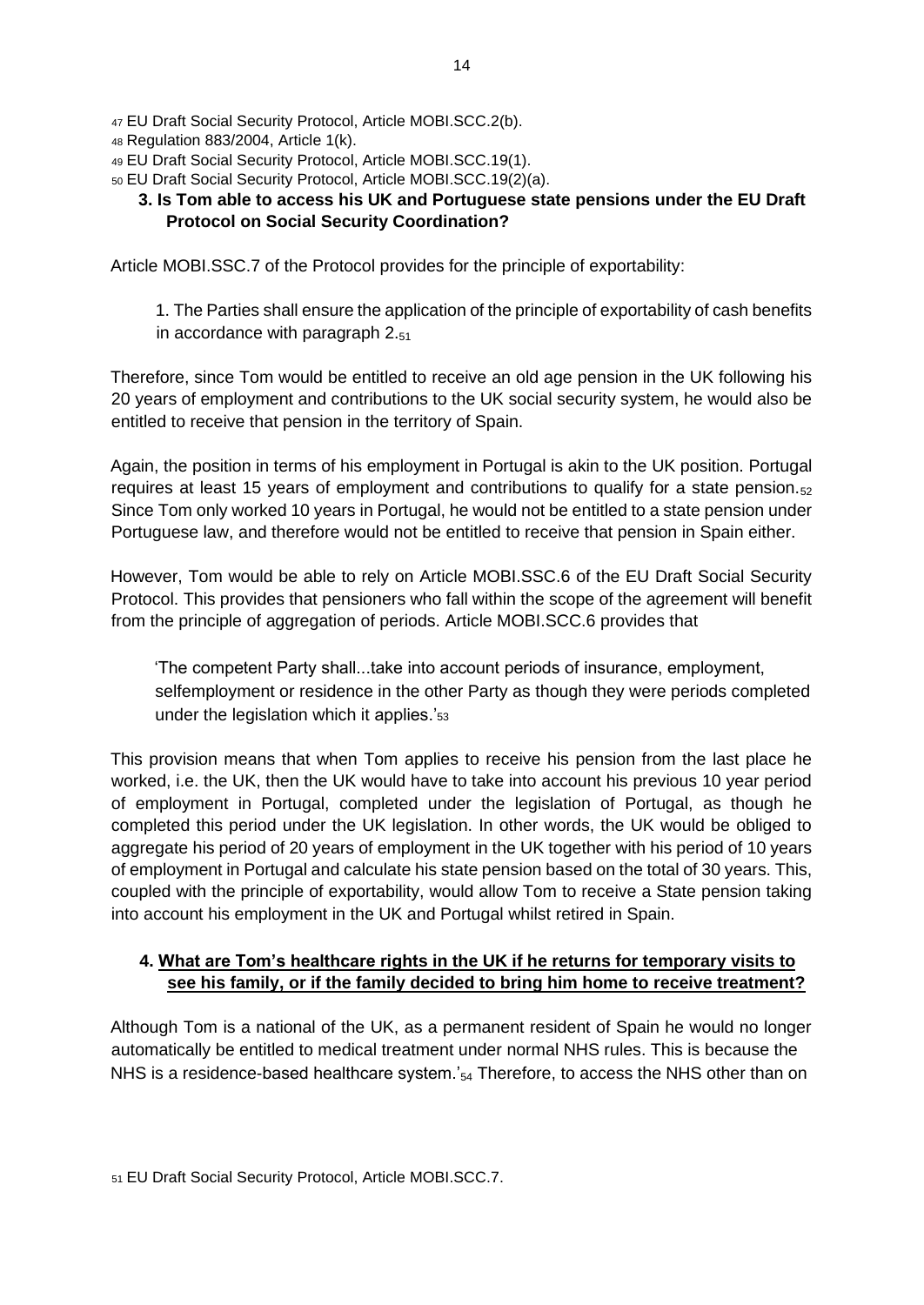<sup>52</sup> [https://ec.europa.eu/social/main.jsp?catId=1125&langId=en&intPageId=4740.](https://ec.europa.eu/social/main.jsp?catId=1125&langId=en&intPageId=4740)

- <sup>53</sup> EU Draft Social Security Protocol, Article MOBI.SCC.6.
- <sup>54</sup> [https://www.nhs.uk/using-the-nhs/healthcare-abroad/moving-abroad/planning](https://www.nhs.uk/using-the-nhs/healthcare-abroad/moving-abroad/planning-your-healthcare/#:~:text=If%20you)[yourhealthcare/#:~:text=If%20you're%20moving%20abroad%20on%20a%20permanent%20basis%](https://www.nhs.uk/using-the-nhs/healthcare-abroad/moving-abroad/planning-your-healthcare/#:~:text=If%20you) [2C%2 0you,card%20to%20access%20healthcare%20abroad.](https://www.nhs.uk/using-the-nhs/healthcare-abroad/moving-abroad/planning-your-healthcare/#:~:text=If%20you)

terms that apply to visitors to the UK, $_{55}$  he would have to gain such rights under the UK-EU agreement.

### **UK position**

## **1. Does Tom fall within the personal scope of either the UK Draft FTA or the UK Draft Agreement on Social Security?**

As a visitor, not providing a service, Tom would not fall within the personal scope of Chapter 11 of the UK Draft FTA as he does not satisfy the requirements. Tom may however fall within the scope of the UK Draft Agreement on Social Security, which covers 'persons who are, or have been, subject to the legislation of one or more Party'.<sup>56</sup> Tom 'has been' subject to the legislation of the UK, and also of Portugal, and thus would fall within the personal scope of the Agreement.

## **2. What are Tom's healthcare rights on a visit to the UK under the UK Draft Social Security Agreement?**

Under Article 27 of the Draft Social Security Agreement, 'the UK shall afford healthcare to a Union eligible person during a stay' $_{57}$  under certain conditions. One of these conditions is that if the person requires healthcare that is listed in Annex B of the agreement (kidney dialysis, oxygen therapy, asthma treatment, echocardiography in case of autoimmune diseases and chemotherapy) then that person can receive such pre-planned treatment subject to the agreement of the UK. However, since the treatment of Alzheimer's is not covered by Annex B, and, otherwise, pre-planned healthcare i.e. travelling to the UK for the purpose of medical treatment is not permitted, $_{58}$  then Tom would not be able to receive Alzheimer's treatment in the UK under the Agreement.

However, this does not mean Tom would have no access to the NHS at all during his stay. Article 27(a) of the UK Social Security Agreement provides that a Union eligible person during his stay in the UK is entitled to healthcare that is 'medically necessary, in the opinion of the institution providing the healthcare.' Therefore, if Tom, during his temporary stay in the UK were to suddenly require healthcare that is deemed 'medically necessary' then he would have access to such healthcare. He would also have to be a 'Union eligible person' for this and have a 'Union eligibility document' to show such eligibility.<sup>59</sup>

## **EU position**

**1. Does Tom fall within the personal scope of the Protocol on Social Security Coordination within the EU Draft FTA?** 

Article MOBI.SSC.2 of the Protocol outlines who falls within its personal scope. This includes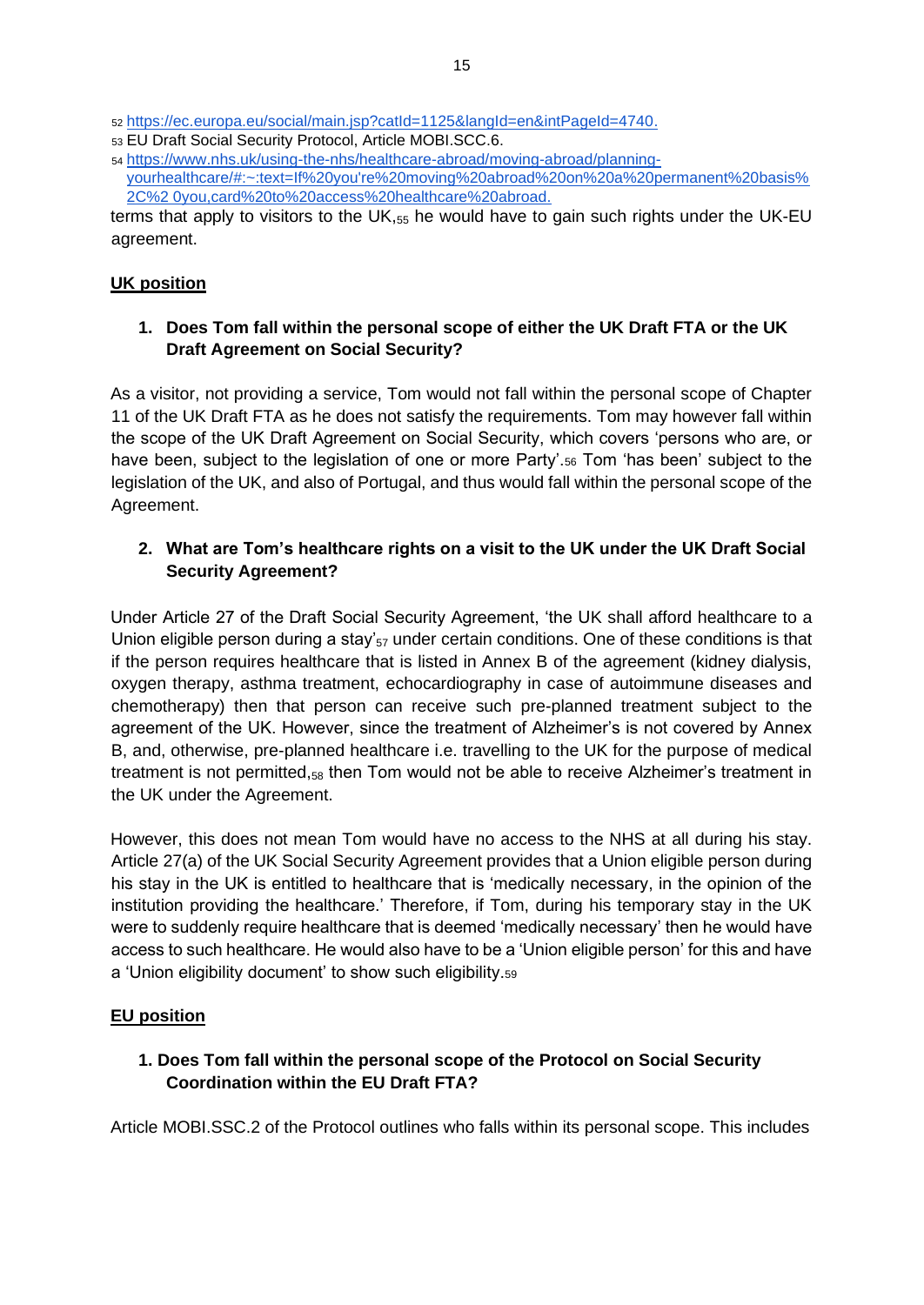<sup>55</sup> For example to A&E.

- <sup>56</sup> UK Draft Social Security Agreement, Article 2.
- <sup>57</sup> UK Draft Social Security Agreement, Article 28.
- <sup>58</sup> UK Draft Social Security Agreement, Article 27(b). 59 UK Draft Social Security Agreement, Article 26. 'for the purposes of Article MOBI.SSC.15, Union or UK citizens during a stay in one of the Parties, other than the competent Party.' 60

Since Tom is a UK citizen, and will be visiting the UK, a Party other than the competent party (in this case Spain), then he would fall under Article MOBI.SSC.2 and thus would fall within the personal scope of the Protocol on Social Security Coordination.

### **2. What are Tom's healthcare rights under the EU Draft Protocol on Social Security Coordination?**

Under Article MOBI.SSC.15 of the Protocol, Tom would be entitled to 'sickness benefits'<sup>61</sup> 'which become necessary on medical grounds during' his stay in the UK.<sup>62</sup> Unlike in the UK's Draft Agreement, there is no mention here of whether certain procedures that need to be preplanned such as kidney dialysis fall within this definition. Therefore it is difficult to interpret whether Tom would be able to receive his Alzheimer's treatment under this agreement, since it will need to 'become necessary on medical grounds during' his stay. Perhaps the key words here are '*become*' and '*during*', indicating that the need for healthcare cannot be pre-existing and must emerge during the stay. Under such an interpretation, treatment for Altzheimer's that had already presented as a medical condition before Tom arrived in the UK would not fall within this provision. Tom would only have access to treatment that became 'necessary on medical grounds during' his stay.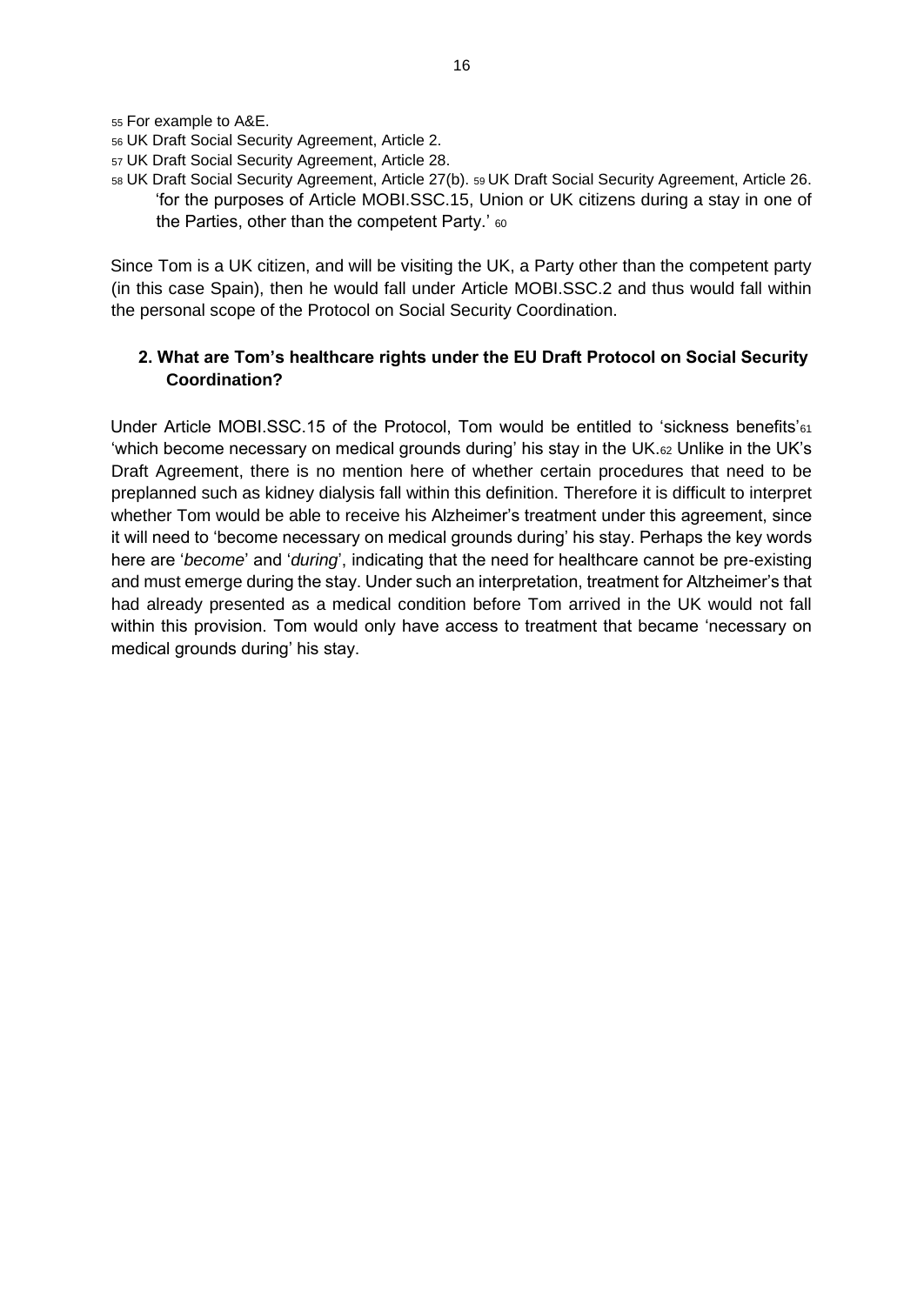<sup>60</sup> EU Draft Social Security Protocol, Article MOBI.SCC.2(a). <sup>61</sup> EU Draft Social Security Protocol, Article MOBI.SCC.3(a). 62 EU Draft Social Security Protocol, Article MOBI.SCC.15. **Scenario 5: Gloria (UK resident frontier worker; non-UK resident child)** 

Gloria, a UK national, has lived in Ashford, Kent, UK all her life. In January 2021, she begins working for a company established in Brussels. Gloria travels to Brussels for a few days at a time regularly on the Eurostar. While on the Eurostar going to Brussels, Gloria experiences chest pains. Although the chest pains have now stopped, she would like to be seen in a Belgian clinic.

Gloria's 16 year old daughter, Eva, who ordinarily lives with her father in Canada, sometimes visits Gloria in Brussels. Gloria would like to know whether Eva would be entitled to healthcare in Belgium if she falls ill while there.

## **UK position**

As an employee of the Brussels-based company, Gloria would not fall within the scope of Chapter 11 of the UK's draft FTA. She would, however, fall within the scope of the draft Agreement on Social Security Coordination, which covers 'persons who are, or have been, subject to the legislation of one or more Party'. As someone ordinarily resident in the UK, Gloria is 'subject to' the UK legislation concerning access to NHS treatment.

Gloria was not travelling to Belgium for the purpose of receiving healthcare, and the healthcare is not listed within Annex B, and so she would be entitled to receive healthcare that is 'medically necessary', so long as she was able to produce a document showing her eligibility to be treated by the English NHS. $63$  The determination of 'medical necessity' would be a matter for the Belgian clinic. The Belgian clinic might take the view that Gloria's stay is short, and the chest pains have stopped, therefore she is not entitled to treatment in the Belgian system as there is no 'medical necessity'. Gloria would have to access the English NHS when she returned to Kent.

Eva is not 'subject to' the UK legislation, so does not fall within the scope of the draft

Agreement on Social Security Coordination.

## **EU position**

So long as Gloria did not stay in Belgium for more than 90 days in any 180 day period, she would fall within the scope of Title  $XI_{64}$  As such, she would be covered by the Protocol on Social Security Coordination,<sup>65</sup> which covers 'sickness benefits'.<sup>66</sup> Gloria would be 'an insured person' (in the English NHS) 'staying in a Party [Belgium] other than the competent Party [the UK]' and so would be entitled to 'benefits in kind' (healthcare) 'which become necessary on medical grounds during their stay, taking into account the nature of the benefits and the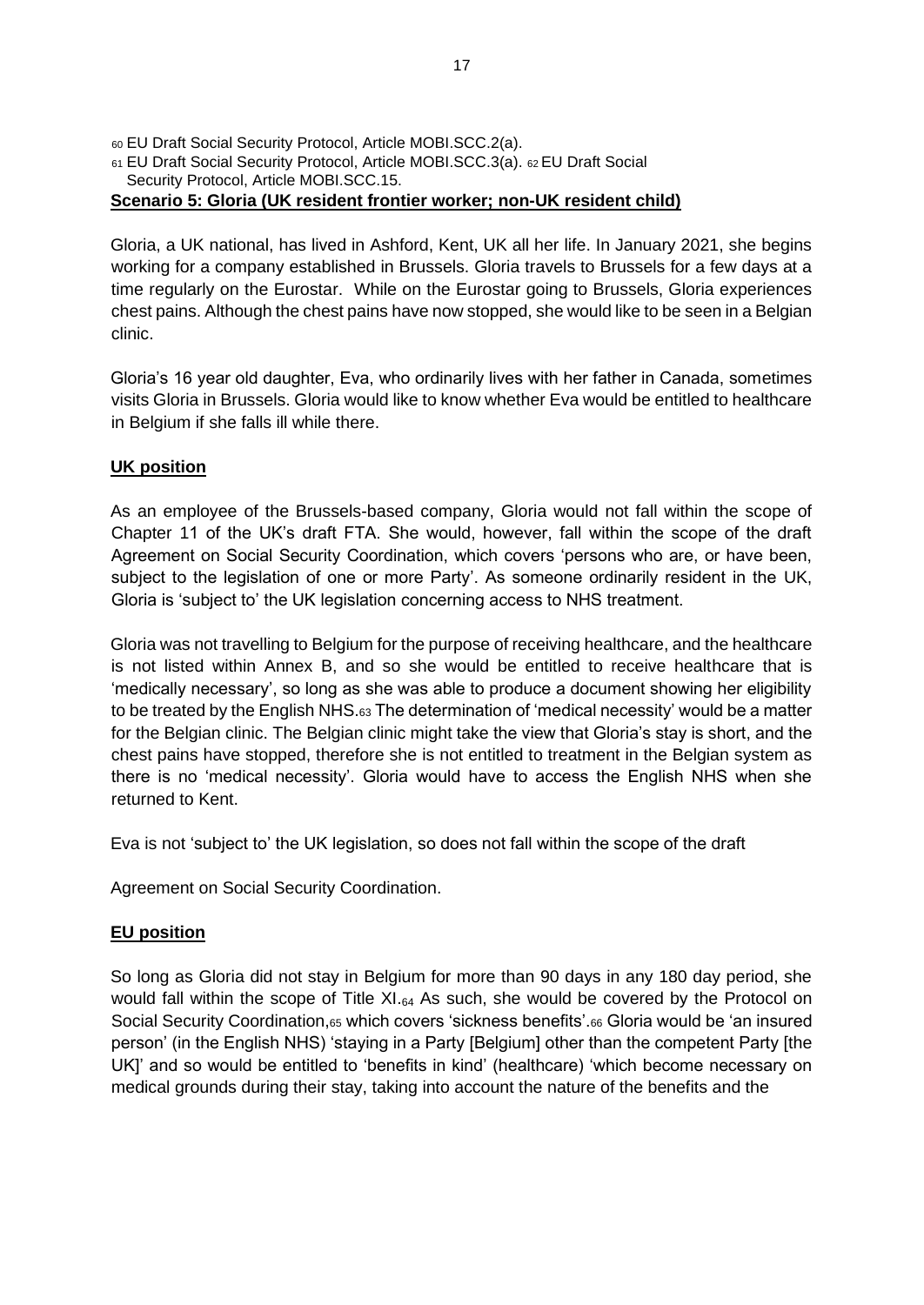<sup>63</sup> UK Draft Social Security Agreement, Article 28.

<sup>64</sup> EU Draft FTA, Article MOBI-SSC.1.

<sup>65</sup> EU Draft FTA, Article MOBI-SSC.2 (a). 66 EU Draft FTA, Article MOBI.SSC.3.

expected length of the stay'.<sup>67</sup> Gloria would be entitled to treatment on the same terms as Belgian nationals, as if she were covered by the Belgian national health system.<sub>68</sub>

Eva would not be considered as a family member under the provisions on the Protocol on Social Security Coordination. This is because 'members of families' are defined in accordance with the definitions in Article 1 of Regulation  $883/2004/EC_{.69}$  Article 1 (i) defines family members as a person defined or recognised as a member of the family (or household) by the legislation under which benefits are provided. The relevant country is that with the 'competent institution' - in short, the country which pays the benefits: in Gloria's case, the UK. As Eva is not 'ordinarily resident' in the UK, unless the healthcare service sought fell within the list of services provided free of charge irrespective of country of normal residence,  $70$  she would not fall within the scope of the relevant UK legislation.

<sup>67</sup> EU Draft FTA, Article MOBI,SSC.15.

<sup>68</sup> EU Draft FTA, Article MOBI.SSC.15.

<sup>69</sup> Article MOBI.SSC.1.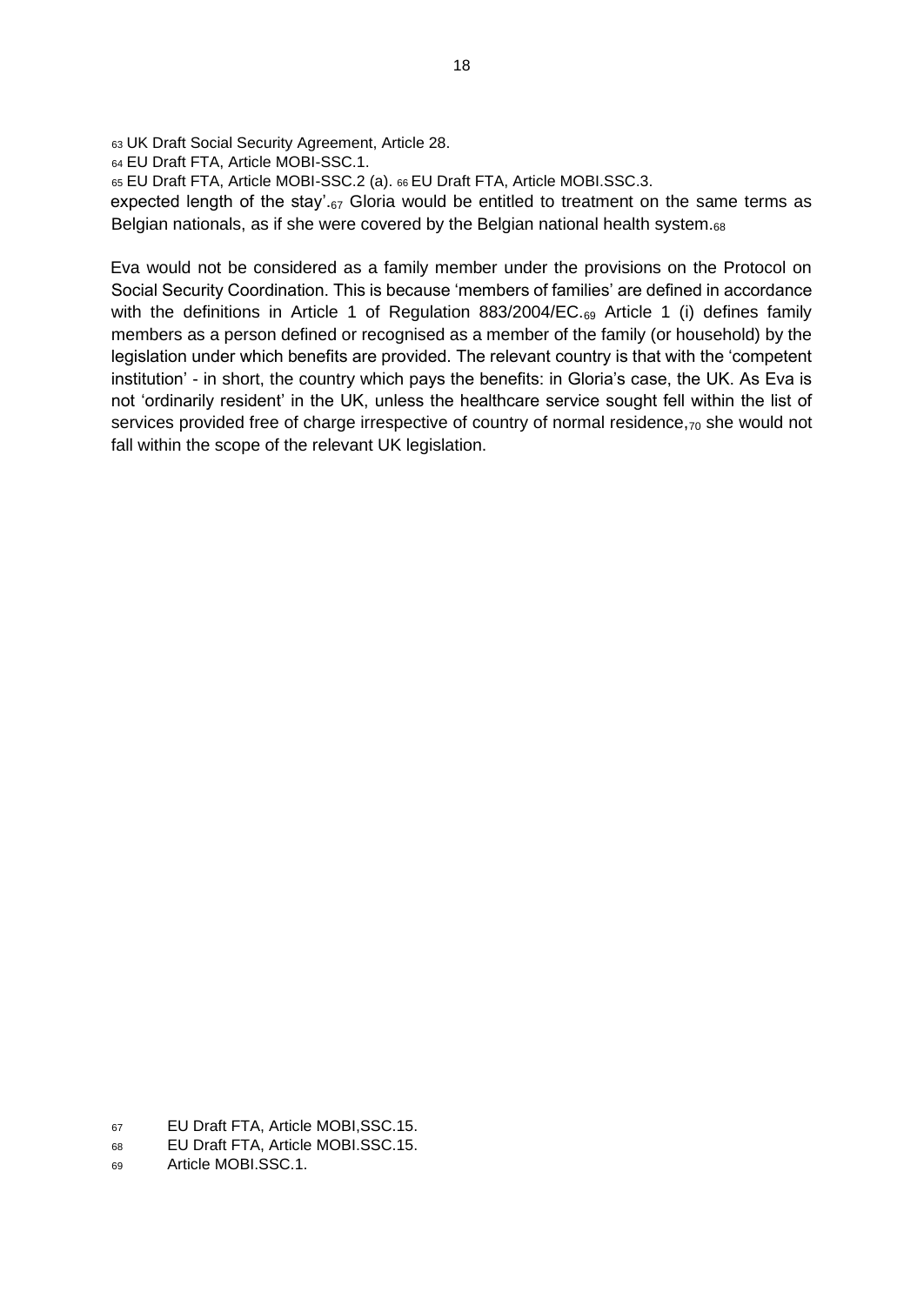<sup>70</sup> See the [National Health Service \(Charges to Overseas Visitors\) Regulations 2015](http://www.legislation.gov.uk/uksi/2017/756/contents/made) [a](http://www.legislation.gov.uk/uksi/2017/756/contents/made)nd [Guidance on](https://www.gov.uk/government/publications/guidance-on-overseas-visitors-hospital-charging-regulations) [overseas visitors hospital charging regulations 2015,](https://www.gov.uk/government/publications/guidance-on-overseas-visitors-hospital-charging-regulations) as amended. **Processes** 

The EU's coordination of social security provisions (including access to cross-border healthcare and provisions on aggregation and portability of pensions for EU migrants) is based on a complex but well established set of administrative arrangements, overseen by an Administrative Commission made up of representatives of the EU Member States. $_{71}$  Put simply, EU law requires Member States to reimburse each other for social security benefits for which they are responsible, and to cooperate and share necessary information to do so.

### **UK position**

The UK's draft Agreement on social security coordination imposes reciprocal obligations on the UK/EU Member State to reimburse the EU Member State/UK for the costs of healthcare provided under Articles 27 and 28 (medically necessary healthcare, in the view of the institution providing the healthcare, so long as the person receiving the healthcare did not travel for the purpose of receiving that healthcare, unless the healthcare became necessary during a voyage or flight).<sup>72</sup> For certain specific types of healthcare (kidney dialysis; oxygen therapy; special asthma treatment; echocardiography in case of chronic autoimmune diseases; chemotherapy $_{73}$ ) the institution providing the healthcare must agree in advance to provide it.<sup>74</sup> A 'valid eligibility document' must be produced:<sup>75</sup> this would presumably be something equivalent to a EHIC.

The UK proposes that a Joint Committee be established $_{76}$  composed of representatives of the UK and EU, responsible for implementation and application of the Agreement. $_{77}$  The Joint Committee would have power to take decisions by mutual agreement, about the implementation and application of the agreement, and those decisions would be binding on the EU and UK.<sup>78</sup> The UK and EU would be obliged to establish necessary administrative arrangements for coordination of social security through the Joint Committee, and to comply with those arrangements.<sub>79</sub> There would be an obligation to exchange up-to-date information about relevant legislation implementing the Agreement, $80$  and to provide administrative assistance to each other free of change.<sup>81</sup> The UK proposal entails a 'duty of mutual information and cooperation', complying with principles of good administration, such as timely administrative responses, to secure the application of the Agreement. $_{82}$  Further procedures or administrative arrangements could be agreed between the EU and UK, provided those did not adversely affect the rights or obligations of 'any individual or individuals concerned': a nonregression clause.<sup>83</sup> That said, the UK and EU would retain the power to amend the Agreement

- <sup>71</sup> Regulation 883/2004/EC, Articles 71 and 72.
- <sup>72</sup> UK Draft Social Security Agreement, Article 29.
- <sup>73</sup> UK Draft Social Security Agreement, Annex B.
- <sup>74</sup> UK Draft Social Security Agreement, Article 28 (c).
- <sup>75</sup> UK Draft Social Security Agreement, Article 29 (4).
- <sup>76</sup> UK Draft Social Security Agreement, Article 37.
- <sup>77</sup> UK Draft Social Security Agreement, Article 31 (1). Its rules of procedure are to be set out in Annex C, see Article 31 (6).
- <sup>78</sup> UK Draft Social Security Agreement, Article 31 (2).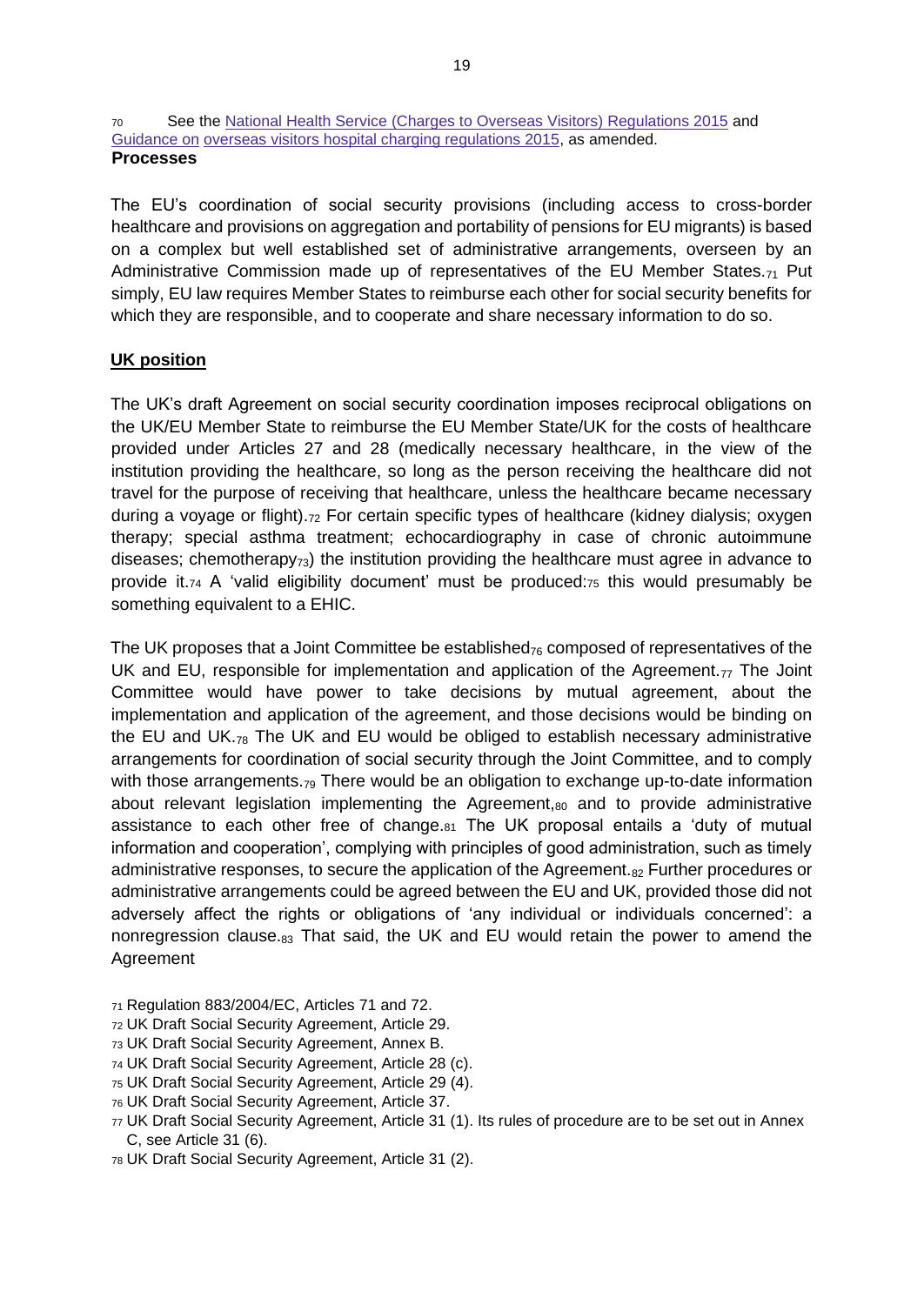- <sup>81</sup> UK Draft Social Security Agreement, Article 30 (3).
- 82 UK Draft Social Security Agreement, Article 30 (5).
- 83 UK Draft Social Security Agreement, Article 30 (6).

by agreement.<sub>84</sub> Such agreement would enter into force after the EU and UK made necessary amendments in their domestic law, which they would notify through diplomatic notes. $85$  This power raises questions of transparency. Further, either the UK or the EU would retain the power to terminate the Agreement by notifying the other.86

The UK envisages an obligation to share data necessary for 'the application, administration or enforcement of this Agreement'.<sup>87</sup>

#### **EU position**

The EU's basic position in terms of the processes of implementation of the provisions of any agreement on social security coordination is that the relevant provisions of Regulation 987/2009 (the implementing provision for coordination of social security *within* the EU) 'should apply respectively' 'for the purposes of this Protocol' (ie the protocol on social security).88

The EU envisages an obligation on each Party to fully reimburse healthcare provided by an institution in another Party under the sickness benefits provisions.89 Reimbursements would be determined in accordance with Regulation 987/2009, on production of proof of actual expenditure or on the basis of fixed amounts where actual expenditure is not appropriate, or on the basis of waivers. This would be directly equivalent to the provisions under EU law.

The EU proposes a Partnership Council,  $90$  comprising representatives of the EU and UK, to supervise and facilitate the implementation and application of the Agreement as a whole. The Partnership Council is to work through specialised committees. However the EU does not propose a specialised committee on coordination of social security.<sub>91</sub> Rather, it proposes that the UK will take part in the existing mechanisms for social security coordination in the EU. For instance, the EU proposes that the UK will take part in the Electronic Exchange of Social Security Information, and bear its share of the costs associated.<sub>92</sub>

The Protocol requires that both the EU and the UK will be responsible for making sure that processing of data necessary under the Protocol is 'in accordance with the Union provisions on the protection of nature persons with regard to the processing and the free movement of personal data'.<sup>93</sup> This provision not only sets EU data protection standards as a regulatory 'floor' for the Protocol, but also assumes dynamic alignment of UK rules with EU rules over time.<sub>94</sub>

There would be an obligation to share information about domestic measures implementing the Agreement and changes in national legislation that 'may affect implementation of this

<sup>79</sup> UK Draft Social Security Agreement, Article 30 (1). 80 UK Draft Social Security Agreement, Article 30  $(2).$ 

<sup>84</sup> UK Draft Social Security Agreement, Article 36 (1).

<sup>85</sup> UK Draft Social Security Agreement, Article 36 (2).

<sup>86</sup> UK Draft Social Security Agreement, Article 40 (2).

<sup>87</sup> UK Draft Social Security Agreement, Article 32.

<sup>88</sup> EU Draft Text on New Partnership, Article MOBI.SCC.67.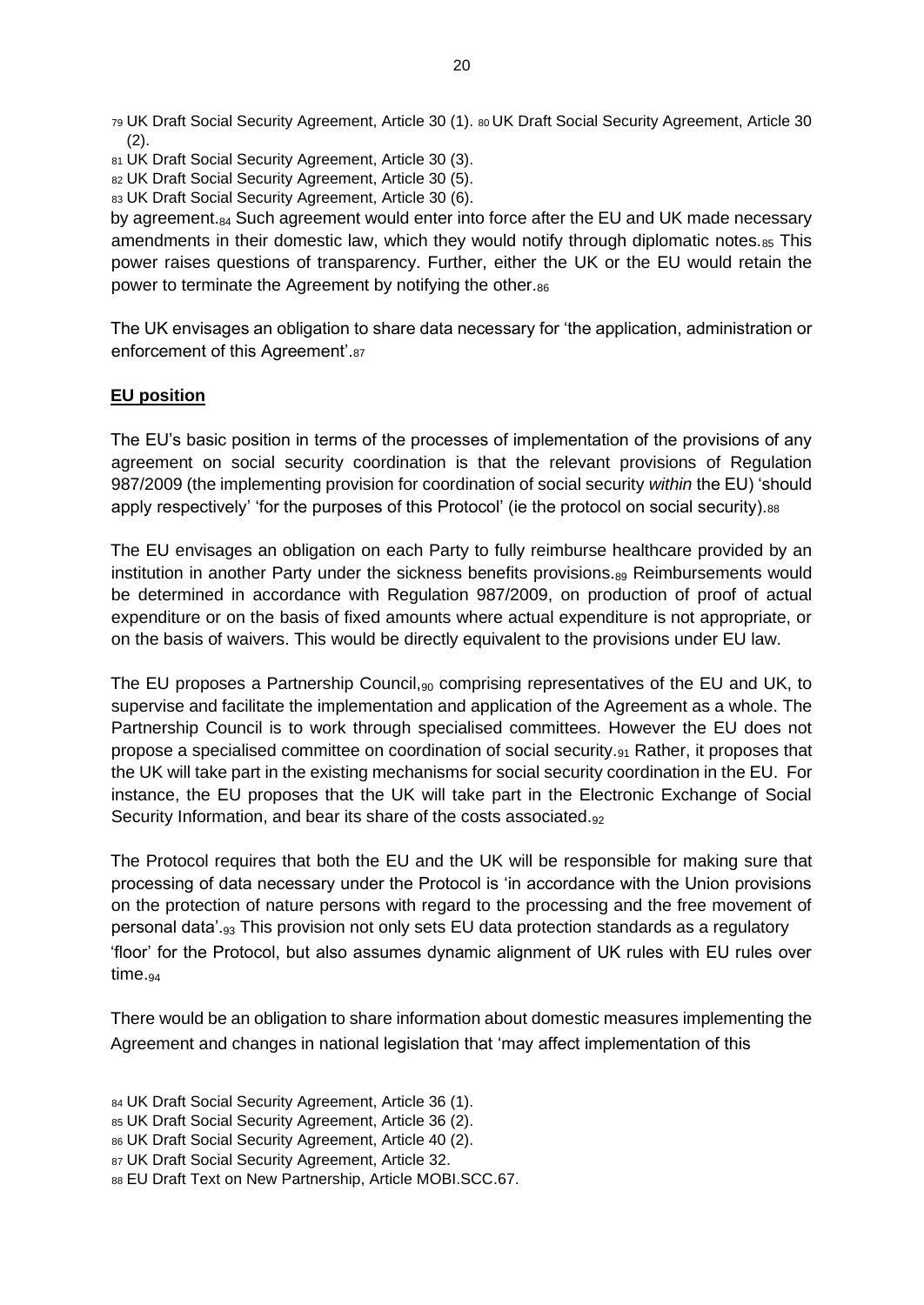- <sup>89</sup> EU Draft Text on New Partnership, Article MOBI.SCC.30.
- <sup>90</sup> EU Draft Text on New Partnership, Article INST.1.
- 91 EU Draft Text on New Partnership, INST.2.
- 92 EU Draft Text on New Partnership, MOBI.SSC.66 (2).
- 93 EU Draft Text on New Partnership, Article MOBI.SSC.59 (2). 94 Thanks to Dr N Fahy for pointing this out.

Agreement'.<sub>95</sub> There would also be an obligation of mutual information and cooperation to ensure the Agreement is correctly implemented. This obligation would apply to the 'institutions and persons covered by the Agreement'.<sup>96</sup> This includes principles of good administration, such as timely responses to queries, and giving persons concerned the information they need to exercise the rights that the Agreement confers on them. $97$  The EU also envisages a duty on persons covered to communicate to the necessary authorities any relevant changes of circumstance,<sup>98</sup> and a failure to do so may attract a proportionate response from the domestic system, equivalent to similar situations in the relevant domestic law.<sup>99</sup> 'As a rule', administrative assistance would be given free of charge, but reimbursable expenses could be established by the Partnership Council.<sub>100</sub>

The EU draft text envisages a duty to accept documents in the official languages of the  $EU_{101}$ 

### **Enforceability**

EU law on coordination of social security, and the provisions on social security coordination in the Withdrawal Agreement, are 'directly effective' and thus enforceable before domestic courts or tribunals by the relevant individuals. Neither the UK nor the EU seeks equivalent enforceability of the provisions in the future EU-UK relationship.

### **UK position**

The UK seeks to explicitly prohibit enforcement of the Agreement by individuals in national legal systems, and to provide that there is to be no right of action in national law for breaches of the Agreement.<sup>102</sup> Disputes are to be resolved by the relevant 'competent authorities', or, failing that, by the proposed Joint Committee, 103 composed of representatives of the UK and EU, responsible for implementation and application of the Agreement.<sup>104</sup>

### **EU position**

In the last 10-15 years, where the EU has intended that an Agreement with a third country is not to have direct effect, it is explicit on the matter.<sub>105</sub> The EU makes such explicit provision in one of four ways: a general clause on direct effect in the 'general and final' provisions of the Agreement; a clause stating that any dispute resolution panel's rulings 'shall not create any rights or obligations for natural or legal persons'; a clause in the schedules of commitments on services stating that rights and obligations 'shall have no self-executing effect and thus

- <sup>96</sup> EU Draft Text on the New Partnership, MOBI.SCC.58 (4).
- 97 EU Draft Text on the New Partnership, MOBI.SCC.58 (4).
- 98 EU Draft Text on the New Partnership, MOBI.SCC.58 (4).
- 99 EU Draft Text on the New Partnership, MOBI.SCC.58 (5).

<sup>95</sup> EU Draft Text on New Partnership, MOBI.SCC.58 (1).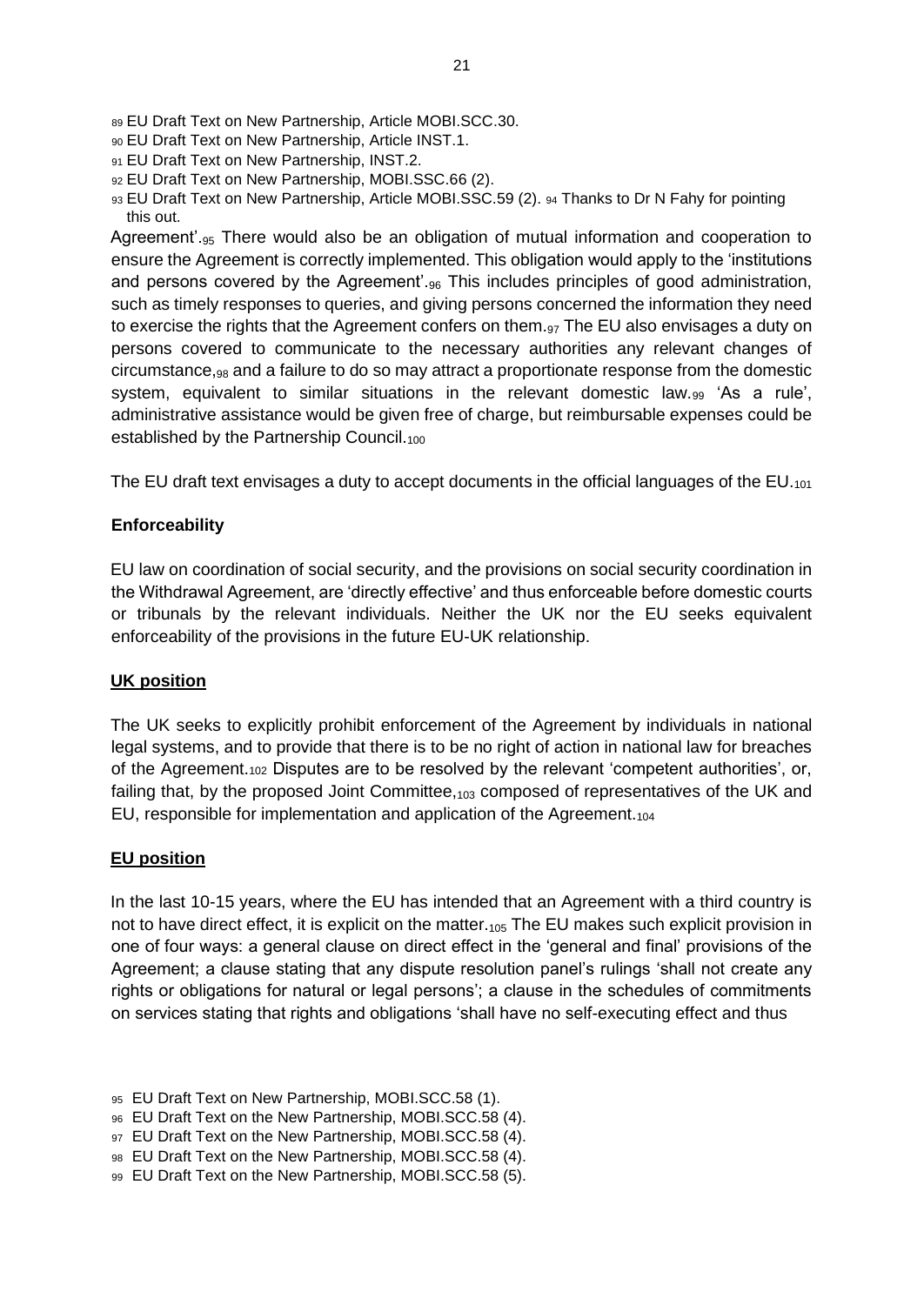- <sup>100</sup> EU Draft Text on New Partnership, MOBI.SSC.58 (2).
- <sup>101</sup> EU Draft Text on the New Partnership, MOBI.SCC.58 (7).
- <sup>102</sup> UK Draft Social Security Agreement, Article 34.
- <sup>103</sup> UK Draft Social Security Agreement, Article 37.
- <sup>104</sup> UK Draft Social Security Agreement, Article 31 (1).
- <sup>105</sup> Aliki Semertzi, 'The Preclusion of Direct Effect in the Recently Concluded EU Free Trade Agreements' 51 (4) Common Market Law Review (2014) 1125–1158.

confer no rights directly to natural or juridical persons'; or a provision in the Council Decision which approves that Agreement.

The EU draft FTA provides for a dispute settlement procedure, involving an arbitration tribunal, if the UK and EU have been unable to settle a dispute under the Agreement through the Partnership Council,<sup>106</sup> established by the Agreement and comprising representatives of the EU and the UK.107 The EU draft text explicits states that 'The decisions and rulings of the arbitration tribunal shall … not create any rights or obligations with respect to natural or legal persons.'<sup>108</sup> However, there is provision in the draft for the exclusion of this provision: 'This Title shall apply, unless otherwise provided in this Agreement or in the supplementing agreement, with respect to disputes between the Parties concerning the interpretation and application of this Agreement or any supplementing agreement.<sup>109</sup>

There is nothing in the general and final provisions of the EU's Draft Text about direct effect.<sup>110</sup> It would seem from the dispute resolution provisions that the EU intends the Agreement not to be directly effective in general, but it is still possible that the EU would like to secure direct effect for some parts of it. Entitlements of natural persons (human beings) might be such a part, but without any explicit text to that effect, it seems unlikely.

Given the alignment of the two negotiating positions on this matter, we can expect that any entitlements under the Agreement will not be enforceable by individuals through national courts. In this regard, the position under the future relationship is significantly worse for individuals than those who fall within the scope of the Withdrawal Agreement. $1111$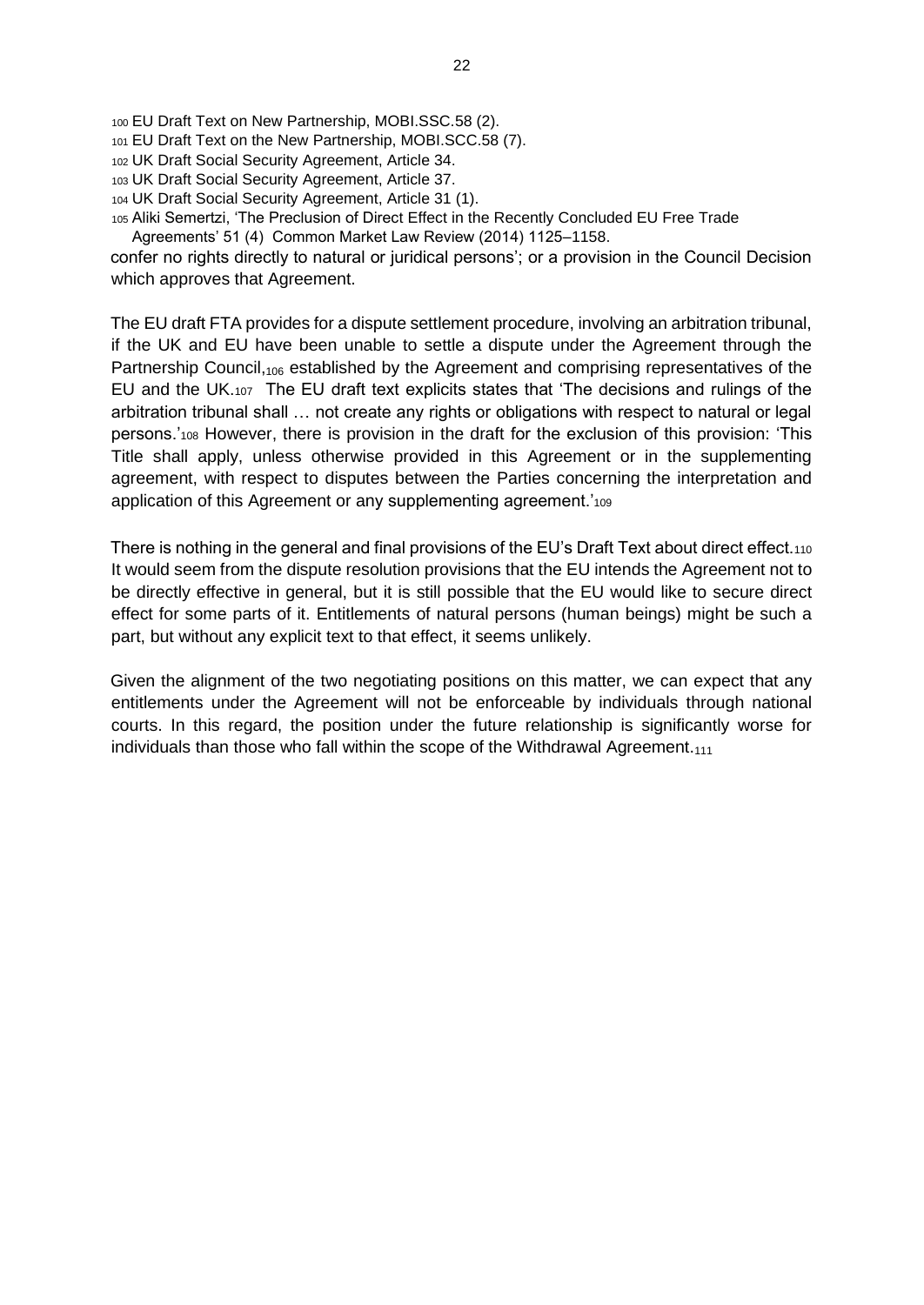<sup>106</sup> EU Draft FTA, INST.30.

- <sup>107</sup> EU Draft FTA, INST.1.
- <sup>108</sup> EU Draft FTA, INST.30.2.
- <sup>109</sup> EU Draft FTA, Article INST.9.1.
- <sup>110</sup> EU Draft FTA, FINPROV.1-FINPROV.10.
- <sup>111</sup> See Hervey, Miernik, Murphy, ['How is Part Two of the Withdrawal Agreement \(citizens' rights\)](http://eulawanalysis.blogspot.com/2020/05/how-is-part-two-of-withdrawal-agreement.html)  [enforceable in the courts?' 2](http://eulawanalysis.blogspot.com/2020/05/how-is-part-two-of-withdrawal-agreement.html)8 May 2020, [http://eulawanalysis.blogspot.com/2020/05/.](http://eulawanalysis.blogspot.com/2020/05/)

**Annex: Overview of relevant parts of UK and EU positions and excerpts from texts** 

**1. Scope** 

#### **1.1 UK position**

## **Chapter 11 of Draft FTA: Persons entering and staying in the UK for business purposes**

Article 11 applies to 'measures adopted or maintained by a Party concerning the temporary entry and stay into its territory of key personnel, contractual service providers, independent professionals and short-term business visitors'.<sup>112</sup> This 'reflects the preferential trading relationship between the Parties as well as the mutual objective to facilitate trade in services and investment by allowing temporary entry and stay to natural persons for business purposes and by ensuring transparency in the process'<sub>113</sub>.

Definitions:

**Contractual service suppliers** - 'natural persons employed by an enterprise of one Party that has no establishment in the territory of the other Party and that has concluded a bonafide contract(s) to supply a service or services to a consumer(s) of the other Party that requires the presence on a temporary basis of its employees in the territory of the other Party in order to fulfil the contract(s) to supply a service or services'<sub>114</sub>.

Eg building a hospital or health infrastructure; maintaining medical equipment; company established in the EU providing health or social care services in the UK on a temporary basis

**Independent professionals** - 'natural persons engaged in the supply of a service and established as self-employed in the territory of a Party who have no establishment in the territory of the other Party and who have concluded a bona fide contract to supply a service to a consumer of the other Party that requires the presence of the natural person on a temporary basis in the territory of the other Party in order to fulfil the contract to supply a service'115.

Eg locums from EU countries who are contracted to provide temporary health care services in the UK.

**Key Personnel** means business visitors for establishment purposes, investors or  $interactions$  intracorporate transferees $_{116}$ :

**Business visitors for establishment purposes** are natural persons working in a managerial or specialist position who are responsible for setting up an enterprise but who do not engage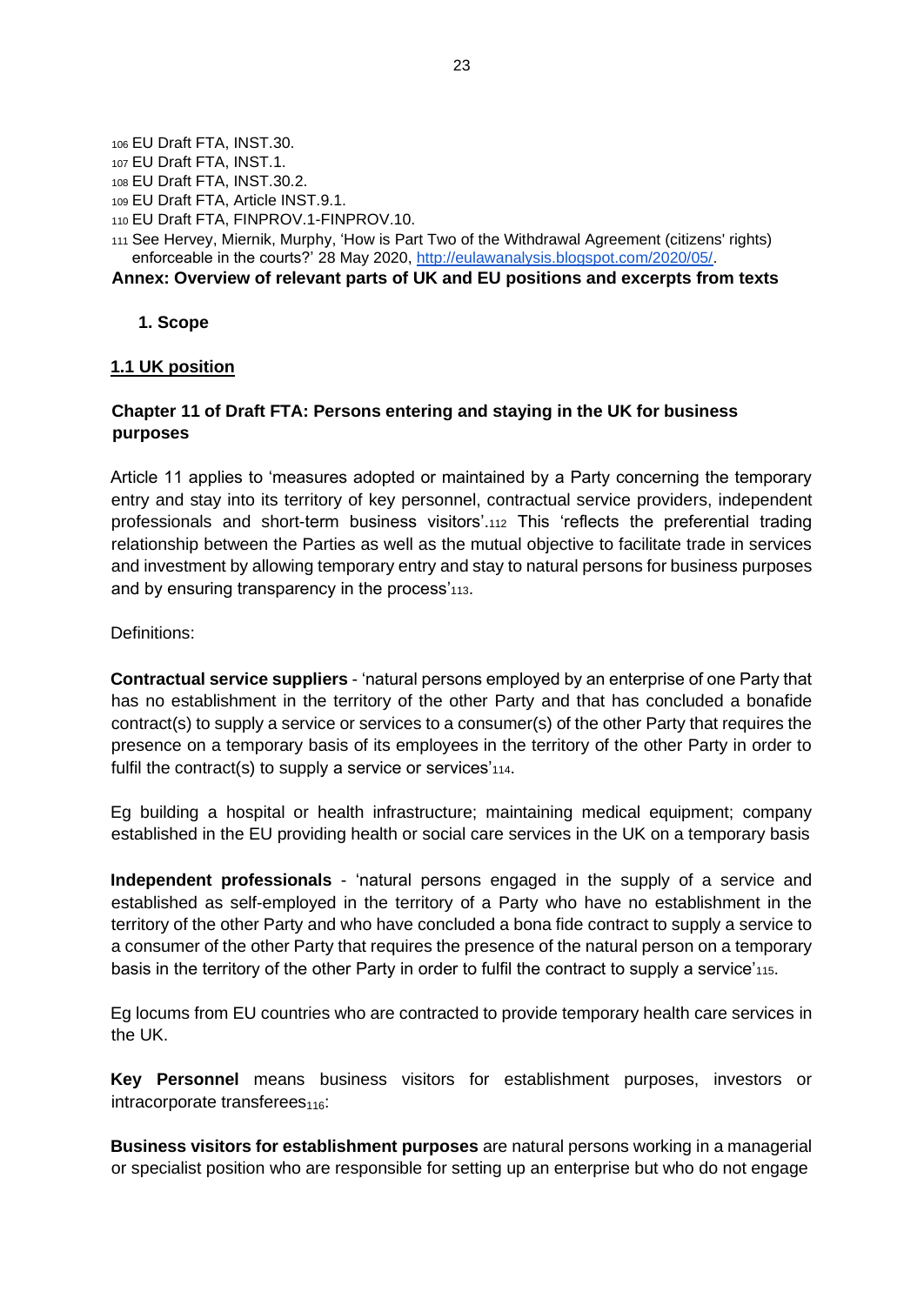<sup>112</sup> UK Draft Working Text, Article 11.2(2)

<sup>113</sup> UK Draft Working Text, Article 11.2(1)

<sup>114</sup> UK Draft Working Text, Article 11.1

<sup>115</sup> UK Draft Working Text, Article 11.1

<sup>116</sup> UK Draft Working Text, Article 11.1

in direct transactions with the general public and do not receive remuneration from a source located within the territory of the host Party.

**Natural persons for business purposes** means key personnel, contractual service suppliers, independent professionals, or short-term business visitors who are citizens of a Party.

## **Scope of UK Draft Agreement on Social Security Coordination**

Article 2 defines the scope of the Draft Agreement, and applies to:

- (a) persons who are, or have been, subject to the legislation of one or more Party;
- (b) a member of the family of a person falling within sub-paragraph (a) but only to the extent that such a person is entitled to a right under Chapter 3 of this Agreement.

Rights under Chapter 3 are old age pension provisions. Article 18 includes the 'general provisions', these include:

- 1. Where a person has been subject to the legislation of more than one Party, each Party shall determine whether that person satisfies the conditions for entitlement to old age pension under its legislation when it receives the person's claim for such pension, unless the person has expressly requested deferment of the award of old age pension under the legislation of that Party.
- 2. Where the person satisfies the conditions for entitlement to old age pension under the legislation of more than one Party to which they have been subject, the competent institution of each Party shall calculate the person's entitlement to such old age pension in accordance with Article 19.
- 3. Where the person satisfies the conditions for entitlement to an old age pension under the legislation of at least one Party but does not simultaneously satisfy or no longer satisfies such conditions under the legislation of any other Party (or Parties), or has expressly requested deferment of such award, the competent institution of the Party shall calculate their entitlement to the old age pension in accordance with paragraph 4 and Article 19.

Article 1 - 'Member of the family' means:

- (a) in relation to the UK, the spouse, civil partner, former spouse or former civil partner as recognised by the legislation under which old age pension is provided
- (b) The same applies in relation to Member States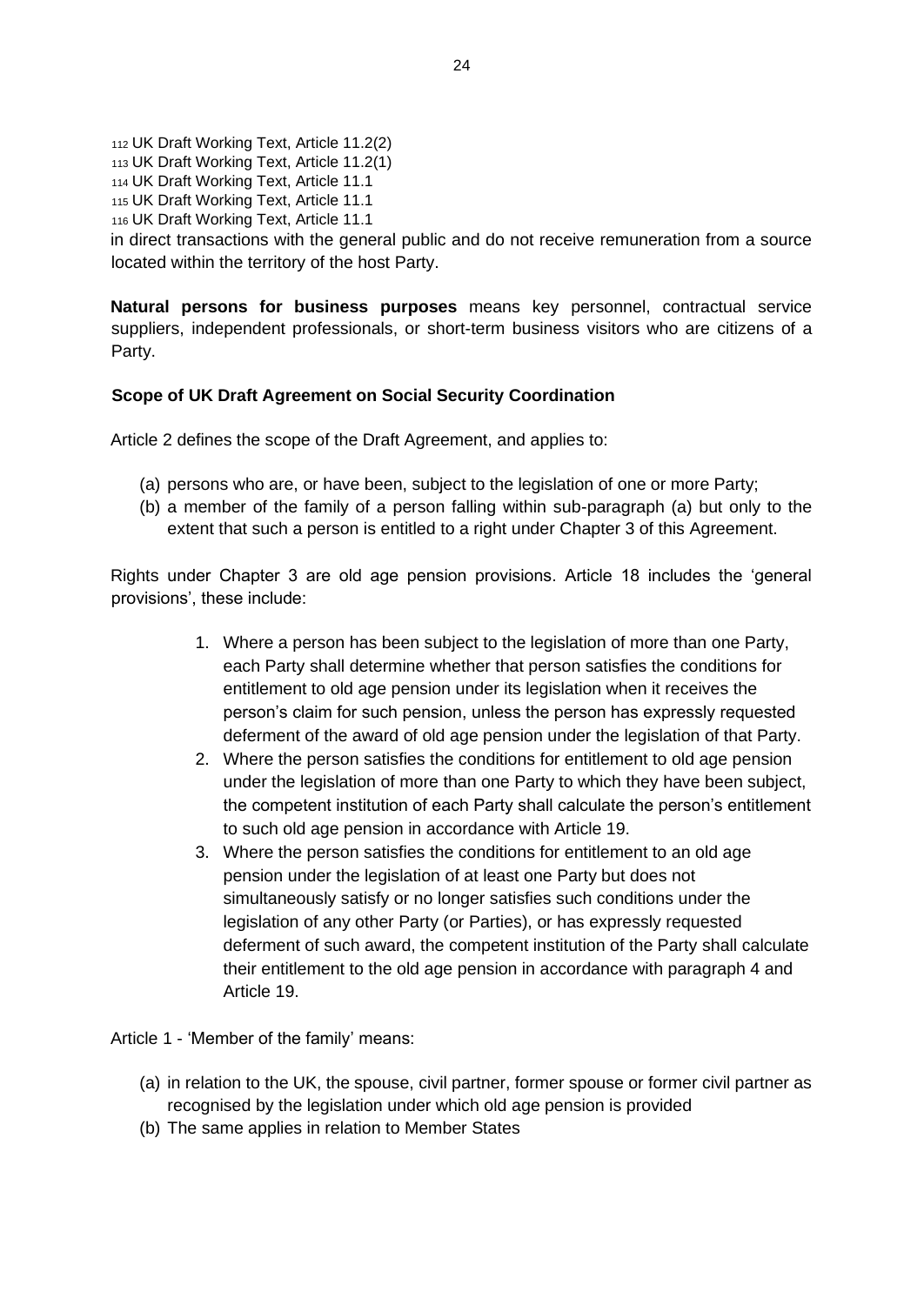UK position severs the question of visa-free entry and stay from the question of social security coordination.

Summary: UK position very narrow in terms of short stay access - few instances of relevance to NHS contexts. People within scope would have access to UK NHS / and vice versa only for necessary healthcare.

# **1.2 EU position**

## **Scope of Title XI: Mobility of Natural Persons**

MOBI.1 Objective - To provide mobility arrangements between the Parties, to ensure the full reciprocity of these arrangements and non-discrimination among the Member States, and to ensure the coordination of social security systems of the Parties $_{117}$ .

MOBI.3(1) 'Mobility arrangements established in or on the basis of this Agreement shall be based on the principles of non-discrimination between the Member States of the Union, the equal treatment of all Union citizens and full reciprocity between the Parties'.

Article MOBI.4 provides the requirements for Visa-free travel $_{118}$ :

- 1. The Parties shall provide for reciprocal visa-free travel for citizens of the Union and citizens of the UK when travelling to the territory of the other party for short stays of a maximum duration as defined in the Parties' domestic legislation, which shall be at least 90 days in any 180-day period.
- 2. Member States may individually decide to impose a visa requirement on citizens of the UK carrying out a paid activity during their short-term visit in accordance with Article 6(3) of Regulation (EU) 2018/1806 of the European Parliament and the Council of 14 November 2018 listing the third countries whose nationals must be in possession of visas when crossing the external borders and those whose nationals are exempt from that requirement.

For that category of persons, if a Member State individually decides to impose a visa requirement on UK citizens coming for a short stay for business purposes, the UK may decide to impose a visa requirement on the citizens of each Member State individually, in accordance with its domestic legislation.

- 3. This applies to holders of a valid ordinary passport
- 4. As regards the French Republic, the provisions of this Article shall apply only to the European territory of the French Republic.
- 5. As regards the Kingdom of the Netherlands, the provisions of this Article shall apply only to the European territory of the Kingdom of the Netherlands.

EU approach - the reason for the stay is not determinative – what matters is the duration (90 days in 180 day period).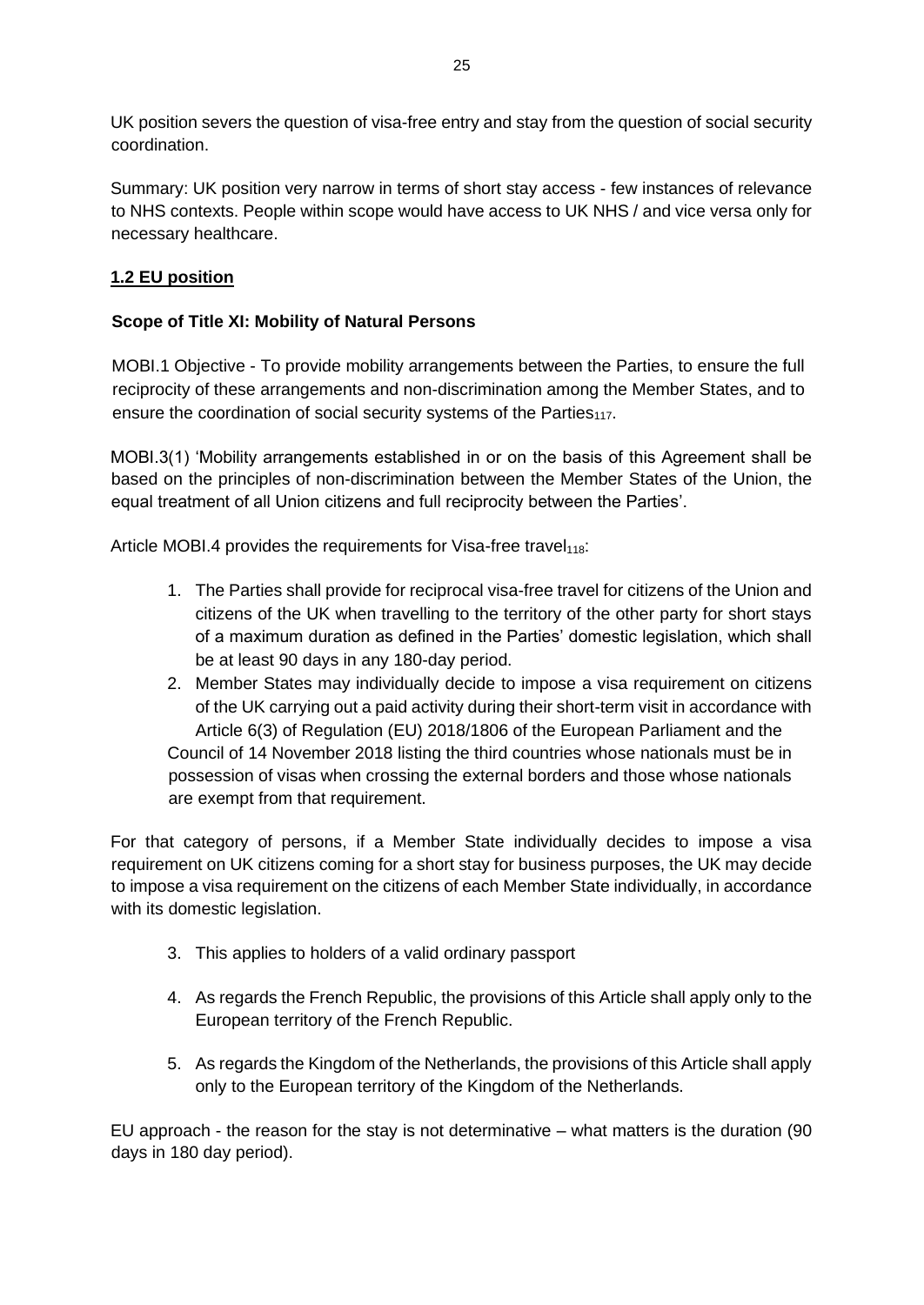### **Scope of EU Protocol on Social Security Coordination**

117 MOBI.1 Draft text of the Agreement on the New Partnership with the UK <sup>118</sup> Article MOBI.4 Draft text of the Agreement on the New Partnership with the UK MOBI.SSC.2 provides the scope of the proposed social security coordination provisions: The protocol applies to the following persons, as well as the members of their families and their Survivors<sub>119</sub>:

- (a) For the purposes of Articles 3 to 67 of this Protocol, persons benefiting from the mobility provisions under Title XI Mobility of Natural Persons.
- (b) For the purposes of Articles MOBI.SSC 7 and 18 to 26 of this Protocol, Union or UK citizens who receive a pension or pensions under the legislation of one or more Parties.
- (c) For the purposes of Article MOBI.SSC 15, Union or UK citizens during a stay in one of the Parties, other than the competent Party.

'Members of families' are defined in accordance with the definitions in Article 1 of Regulation 883/2004/EC.<sub>120</sub> Article 1 (i) defines family members as a person defined or recognised as a member of the family (or household) by the legislation under which benefits are provided. The relevant country is that with the 'competent institution' - in short, the country which pays the benefits, which is usually the country of residence.

It only applies to the following matters concerning social security $_{121}$ :

- Sickness benefits
- Maternity and equivalent paternity benefits
- Invalidity benefits
- Old age benefits
- Survivors benefits
- Benefits in respect of accidents at work and occupational diseases Death grants

NHS treatment = sickness benefits

Pensions = old age benefits

EU position treats visa-free entry and stay (MOBI.4 (1)) and coordination of social security as interconnected (MOBI.SCC.2 (1) (a)).

NB EU position explicit that Common Travel Area rules continue for UK and Irish nationals moving between Ireland and UK (Article MOBI,3 (2))

### **2. Entitlements (healthcare)**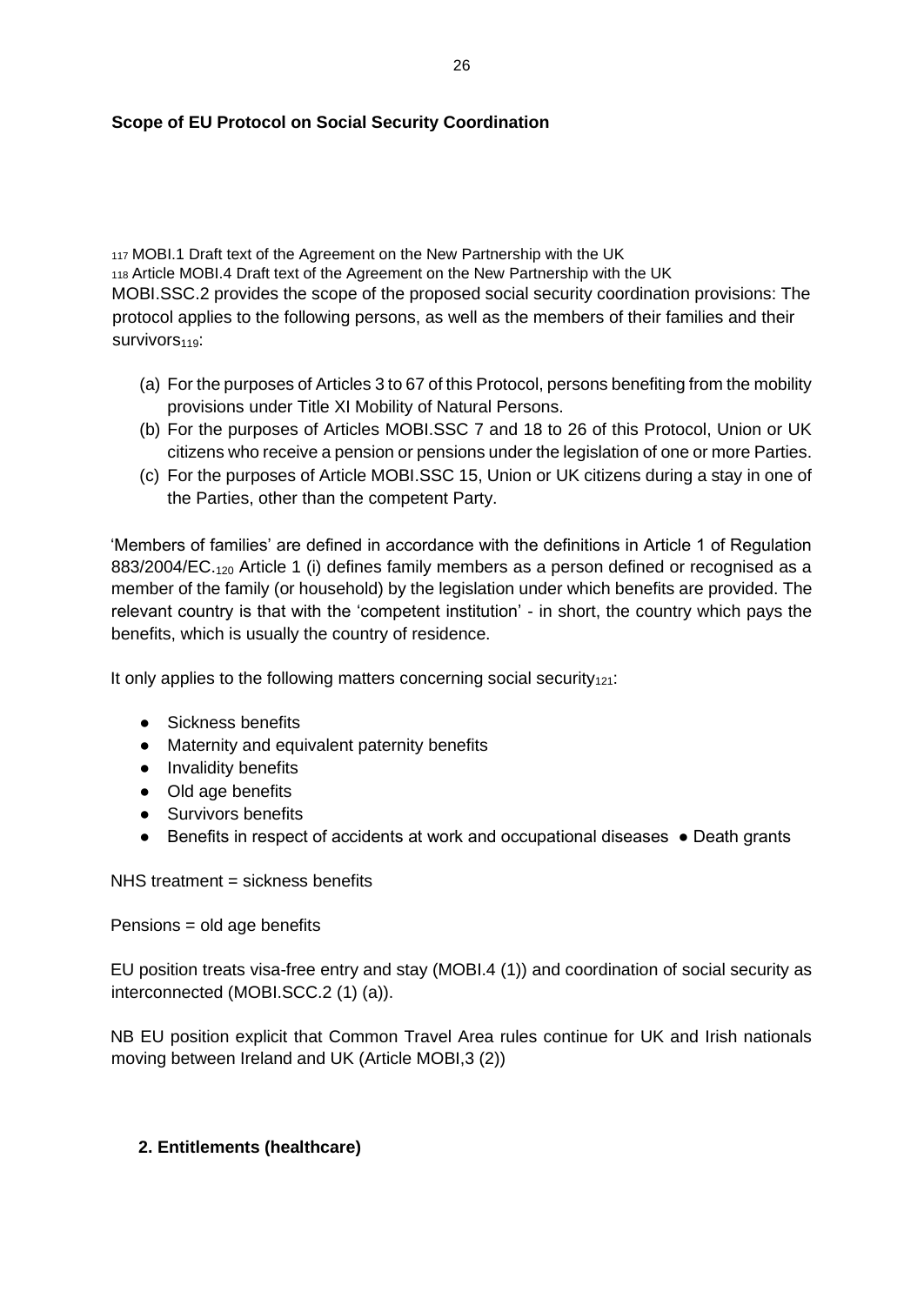#### **2.1 UK position**

<sup>119</sup> Article MOBI.SSC.

<sup>120</sup> Article MOBI.SSC.1.

<sup>121</sup> Article MOBI.SSC.3

**Article 27 of the UK Draft Social Security Agreement** outlines when EU citizens can receive healthcare when temporarily residing in the UK:

The UK shall afford healthcare to a Union eligible person during a stay by the person in the UK on terms no less favourable than those that would apply to a UK resident, where:

- (a) **the healthcare is medically necessary**, in the opinion of the institution providing the healthcare, having regard to the nature of the healthcare and the expected length of the stay;
- (b) **the person did not travel to the UK for the purpose of receiving that healthcare**, unless the person is a passenger or member of the crew on a vessel or aircraft travelling to the UK and the healthcare became medically necessary during the voyage or flight;
- (c) in a case where the healthcare is listed in Annex B, the person obtained agreement in advance from the institution providing the healthcare; and
- (d) a valid Union eligibility document is produced in respect of the person. $_{122}$

### **Definitions:**

**Union eligible person=** a person in respect of whom a valid Union eligibility document has been issued;

**Union eligibility document=** a document issued for the purpose of indicating a person's eligibility for healthcare abroad which: (a) is issued by or on behalf of a Member State; and (b) satisfies the requirements in Annex B;

**Stay=** temporary residence.<sub>123</sub>

EU citizens are able to receive healthcare during their stay in the UK so long as it is medically necessary. The EU citizen must have a Union eligibility document issued by their Member State indicating their eligibility for healthcare abroad. However, EU citizens are not able to travel to the UK solely for the purposes of receiving medical treatment. This excludes needing medically necessary treatment during their trip to the UK.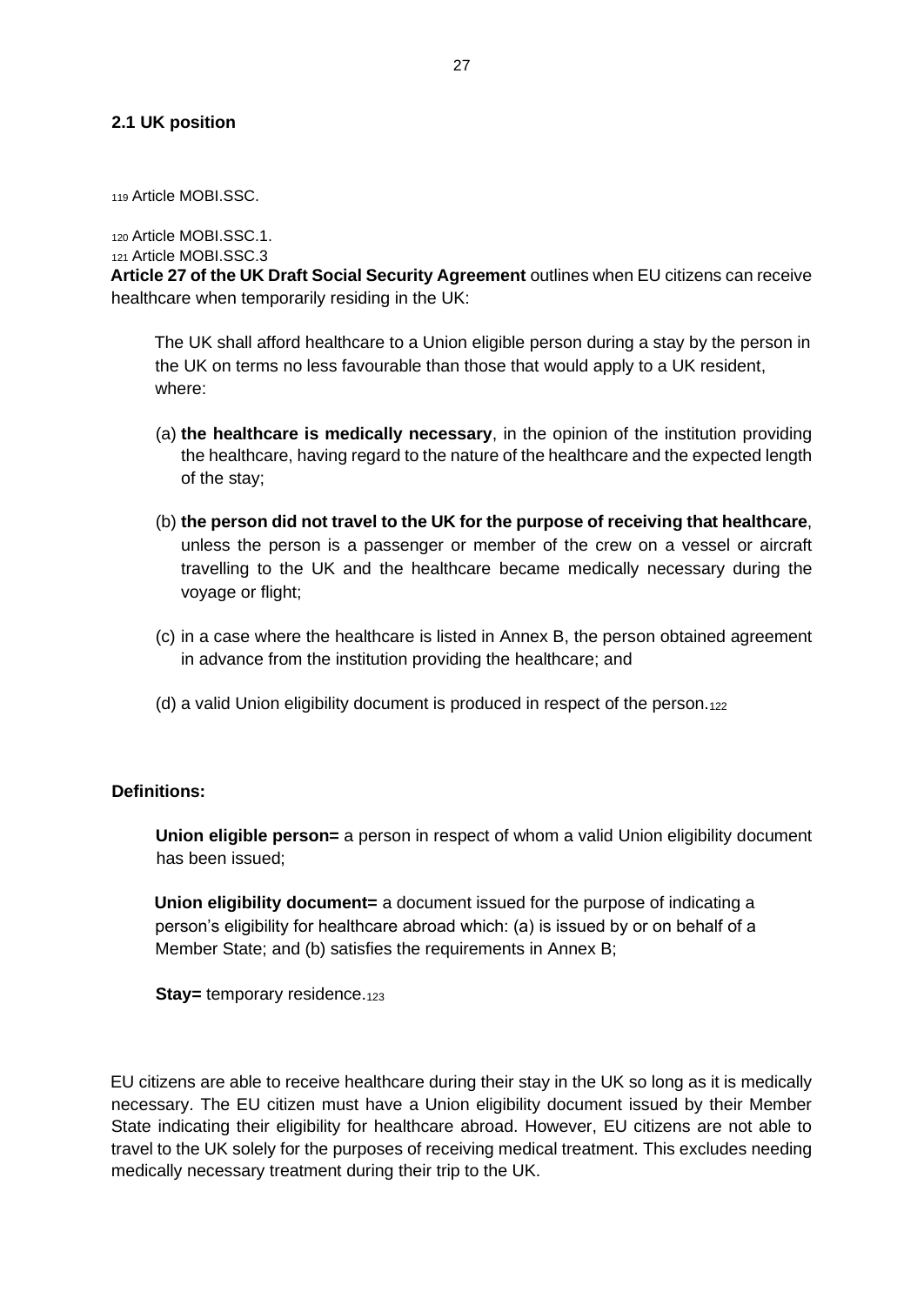<sup>122</sup> UK Draft Social Security Agreement, Article 27. <sup>123</sup> UK Draft Social Security Agreement, Article 26.

Similarly, **Article 28 of the UK Draft Social Security Agreement** outlines when UK citizens can receive healthcare when temporarily residing in a Member State:

A Member State shall afford healthcare to a UK eligible person during a stay by the person in the Member State on terms no less favourable than those that would apply to a Union insured person, where:

- (a) **the healthcare is medically necessary,** in the opinion of the institution providing the healthcare, having regard to the nature of the healthcare and the expected length of the stay;
- (b) **the person did not travel to the Member State** for the purpose of receiving that healthcare, unless the person is a passenger or member of the crew on a vessel or aircraft travelling to the Member State and the healthcare became medically necessary during the voyage or flight;
- (c) in a case where the healthcare is listed in Annex B, the person obtained agreement in advance from the institution providing the healthcare; and
- (d) a valid UK eligibility document is produced in respect of the person. $_{124}$

#### **Definitions:**

**UK eligible person=** a person in respect of whom a valid UK eligibility document has been issued

**UK eligibility document=** a document issued for the purpose of indicating a person's

eligibility for healthcare abroad which: (a) is issued by or on behalf of the UK; and

(b) satisfies the requirements in Annex B.

**Stay=** *temporary* residence.<sub>125</sub>

UK citizens are able to receive healthcare during their stay in a Member State so long as it is medically necessary. The UK citizen must have a UK eligibility document issued by the UK indicating their eligibility for healthcare abroad. However, UK citizens are not able to travel to a Member State solely for the purposes of receiving medical treatment. This excludes needing medically necessary treatment during their trip to the Member State.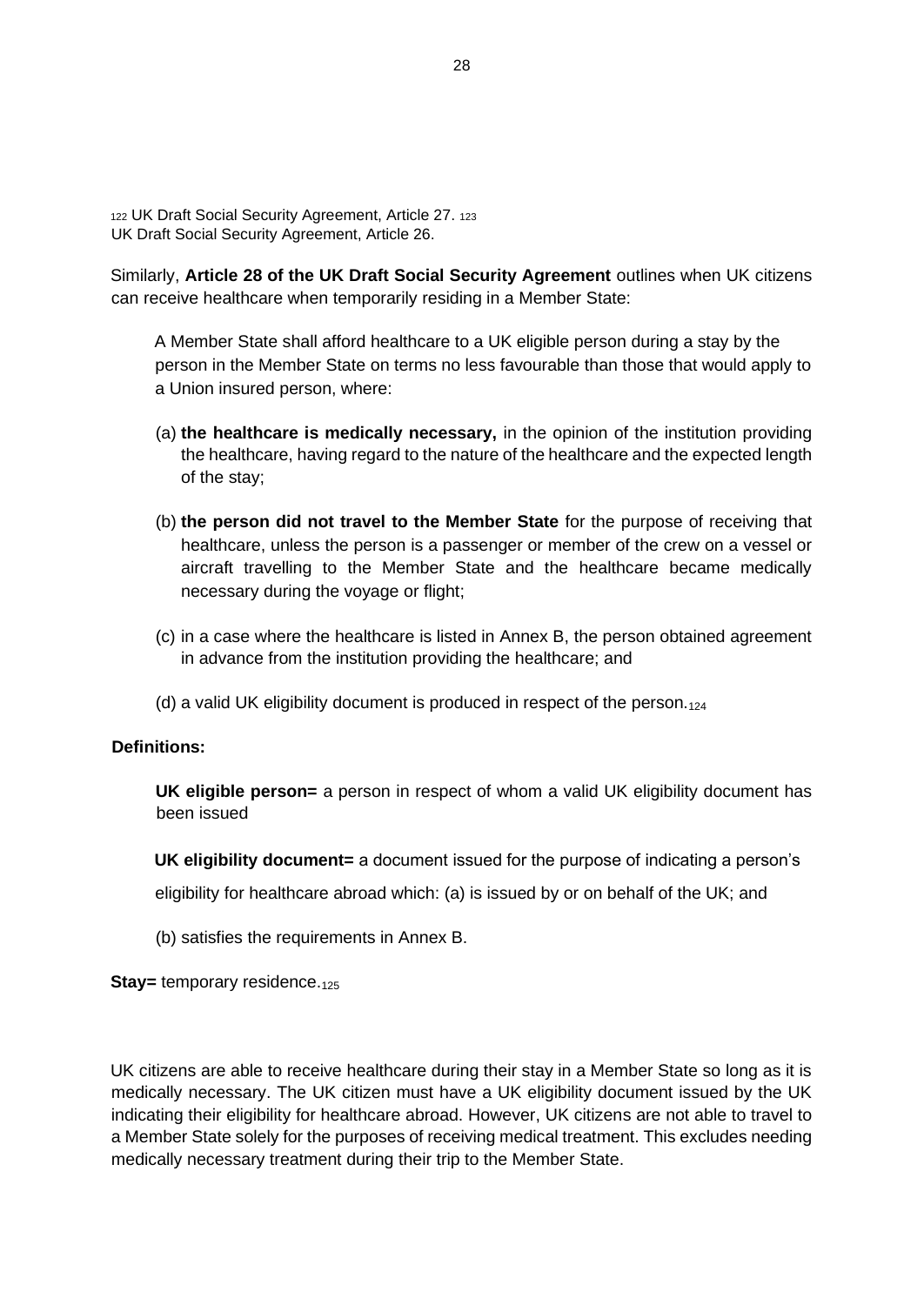```
124 UK Draft Social Security Agreement, Article 28. 
125 UK Draft Social Security Agreement, Article 26. 
2.2 EU position
```
The EU Protocol on Social Security Coordination covers 'sickness benefits'.<sup>126</sup>

**Article MOBI.SSC.15** states when UK and EU Citizens may receive benefits, including healthcare benefits, whilst abroad in the EU or UK respectively:

An insured person and the members of his/her family staying in a Party other than the competent Party **shall be entitled to the benefits in kind which become necessary on medical grounds during their stay**, taking into account the nature of the benefits and the expected length of the stay. These benefits shall be provided on behalf of the competent institution by the institution of the place of stay, in accordance with the provisions of the legislation it applies, as though the persons concerned were insured under the said legislation.127

Similar to the UK position, both UK and EU citizens may receive healthcare during their stay in a Member State or the UK respectively, so long as it is 'necessary on medical grounds'. However, the Protocol does not explicitly mention for those UK/EU citizens who travel to the EU/UK for the purpose of receiving medical treatment and therefore this agreement does not cover such people. This is akin to the UK position. Since both positions are compatible it is likely that the future agreement will not allow for people to travel to the UK or EU for the sole purpose of receiving medical treatment, unless permission is granted in advance.

### **3. Pensions**

### **3.1 UK position**

Entitlements to pensions: Chapter 3, Articles 14-25 of the UK Draft Social Security Agreement.

Under **ARTICLE 16 of the UK Draft Social Security Agreement** , persons who fall within the scope of the agreement will benefit from the principle of aggregation:

1. A competent institution of a Party shall, to the extent necessary, take into account equivalent periods of insurance, employment, self-employment or residence completed under the legislation of any other relevant Party as though they were completed under its own legislation.

2. Paragraph 1 shall not apply if the legislation of a Party does not make entitlement to an old age pension conditional upon the completion of insurance periods, and periods of employment, self-employment or residence.128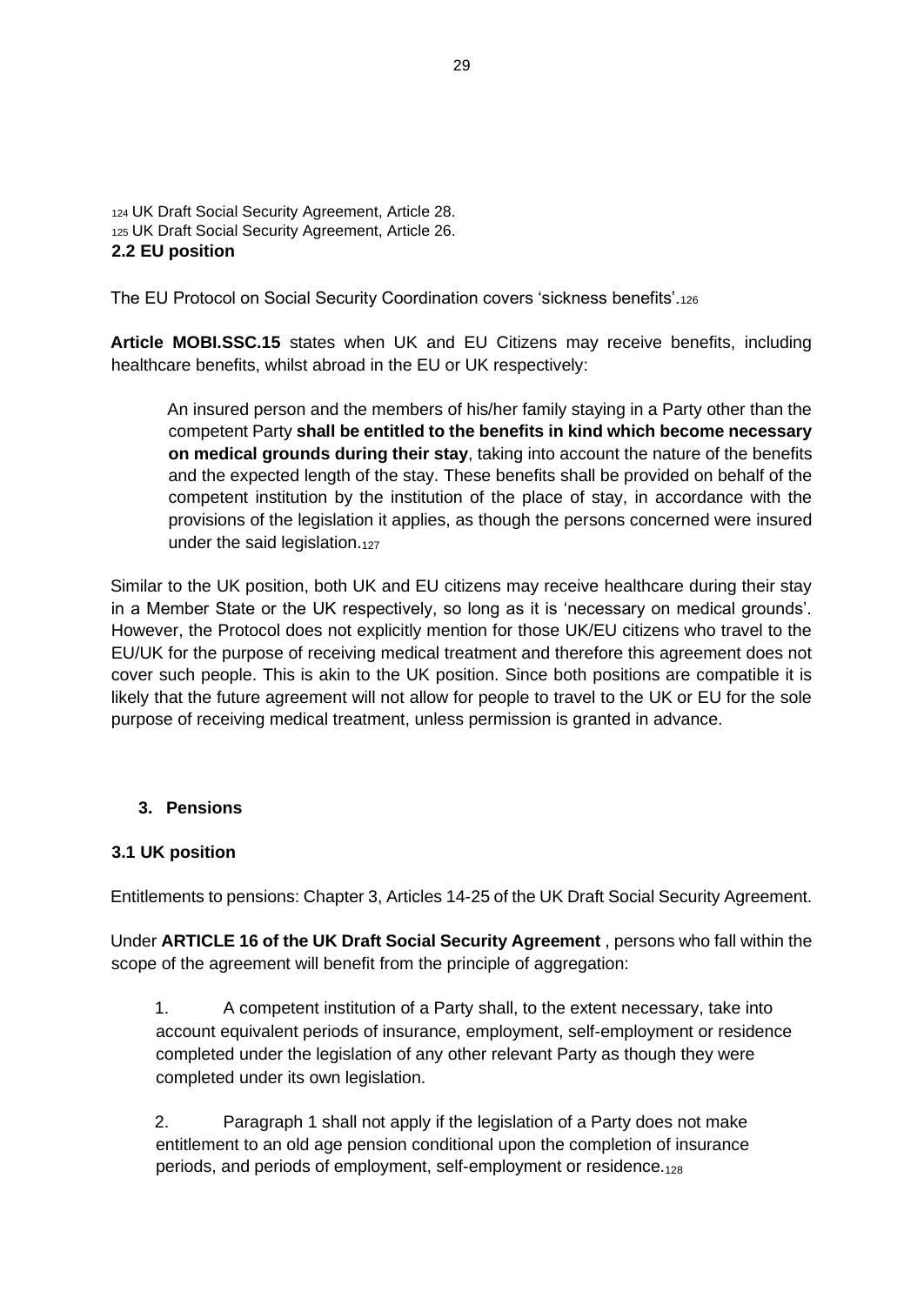<sup>126</sup> EU Draft FTA, Article MOBI.SSC.3.

<sup>127</sup> EU Draft FTA, Article MOBI.SSC.15.

<sup>128</sup> UK Draft Social Security Agreement, Article 16

This means that if a person has worked and contributed to the social security systems of more than one country (the UK or a Member State), then the country where the person worked last will have to take into account the accumulation of all the employment that person has undertaken to calculate his pension.

Under **ARTICLE 17 of the UK Draft Social Security Agreement**, persons who fall within the scope of the agreement will benefit from the principle of exportability:

1. A person who would be entitled to receive an old age pension under the legislation of one Party if they were in the territory of that Party shall be entitled to receive that old age pension whilst they are in the territory of another Party, as if they were in the territory of the former Party.

2. Where, under the legislation of one Party, an increase of any old age pension would be payable to a person if they were in the territory of that Party, it shall be payable while they are in the territory of another Party.

3. Such old age pension shall not be subject to any reduction, amendment, suspension, withdrawal or confiscation in such circumstances.<sub>129</sub>

This means that a person who is entitled to receive a pension in one country (the UK or a Member State) can collect that pension in another country (UK or a Member State).

## **3.2 EU position**

Like the UK position, the EU implements into its Draft Agreement the principle of Aggregation. **Article MOBI.SSC.6 states:**

1. The competent Party shall, to the extent necessary, take into account periods of insurance, employment, self-employment or residence in the other Party as though they were periods completed under the legislation which it applies, where its legislation makes conditional upon the completion of periods of insurance, employment, selfemployment or residence:

- (a) the acquisition, retention, duration or recovery of the right to benefits,
- (b) the coverage by legislation, or
- (c) the access to or the exemption from compulsory, optional continued or voluntary insurance.<sub>130</sub>

The principle of exportability is also implemented by the EU in **Article MOBI.SSC.7:**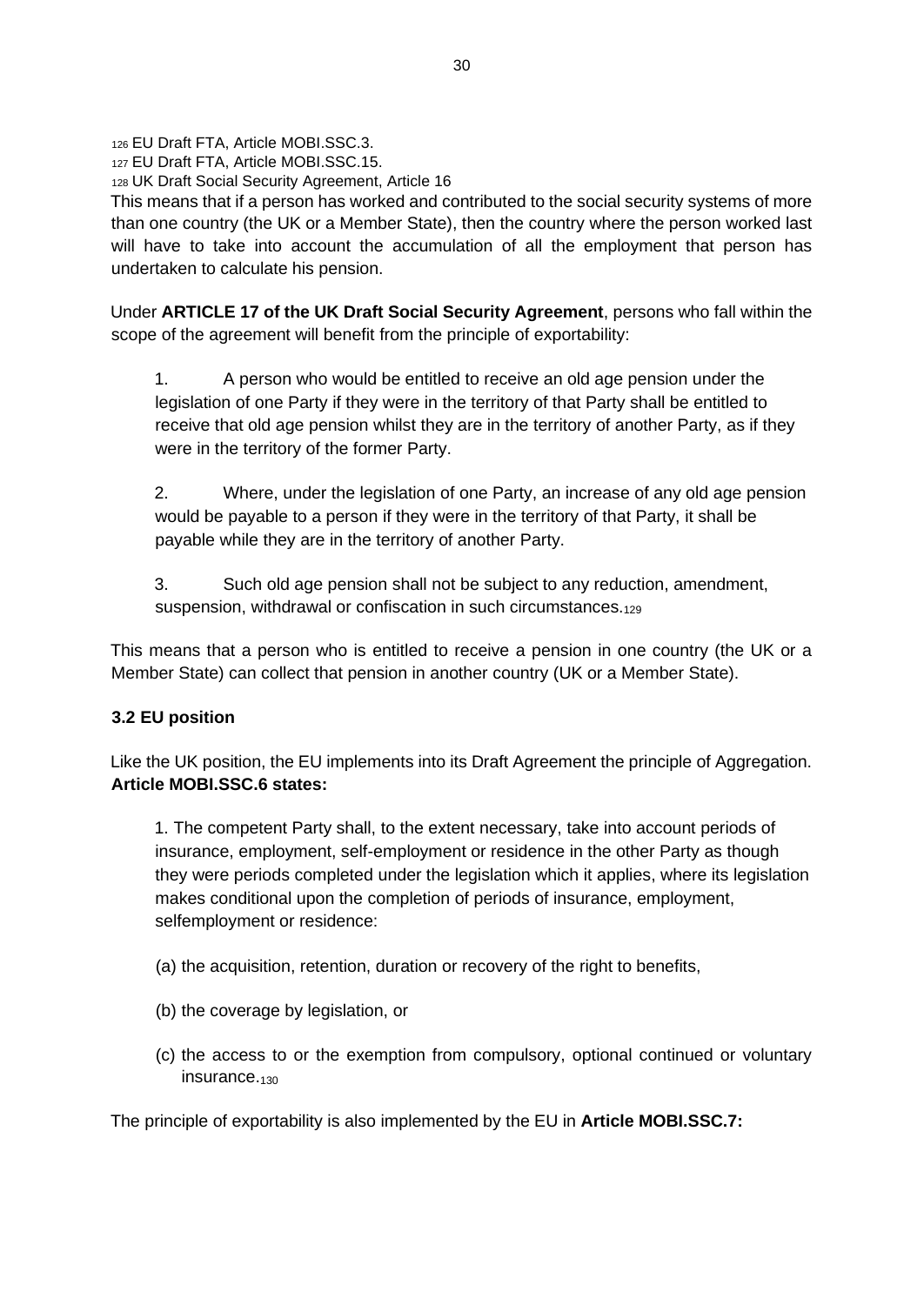1. The Parties shall ensure the application of the principle of exportability of cash benefits in accordance with paragraph 2.

#### <sup>129</sup> UK Draft Social Security Agreement, Article 17

#### <sup>130</sup> EU Draft Text on New Partnership, Article MOBI.SSC.6

2. Unless otherwise provided for by this Agreement, cash benefits payable under the legislation of a Party or under this Agreement shall not be subject to any reduction, amendment, suspension, withdrawal or confiscation on account of the fact that the beneficiary or the members of his/her family reside in a Party other than that in which the institution responsible for providing benefits is situated.<sub>131</sub>